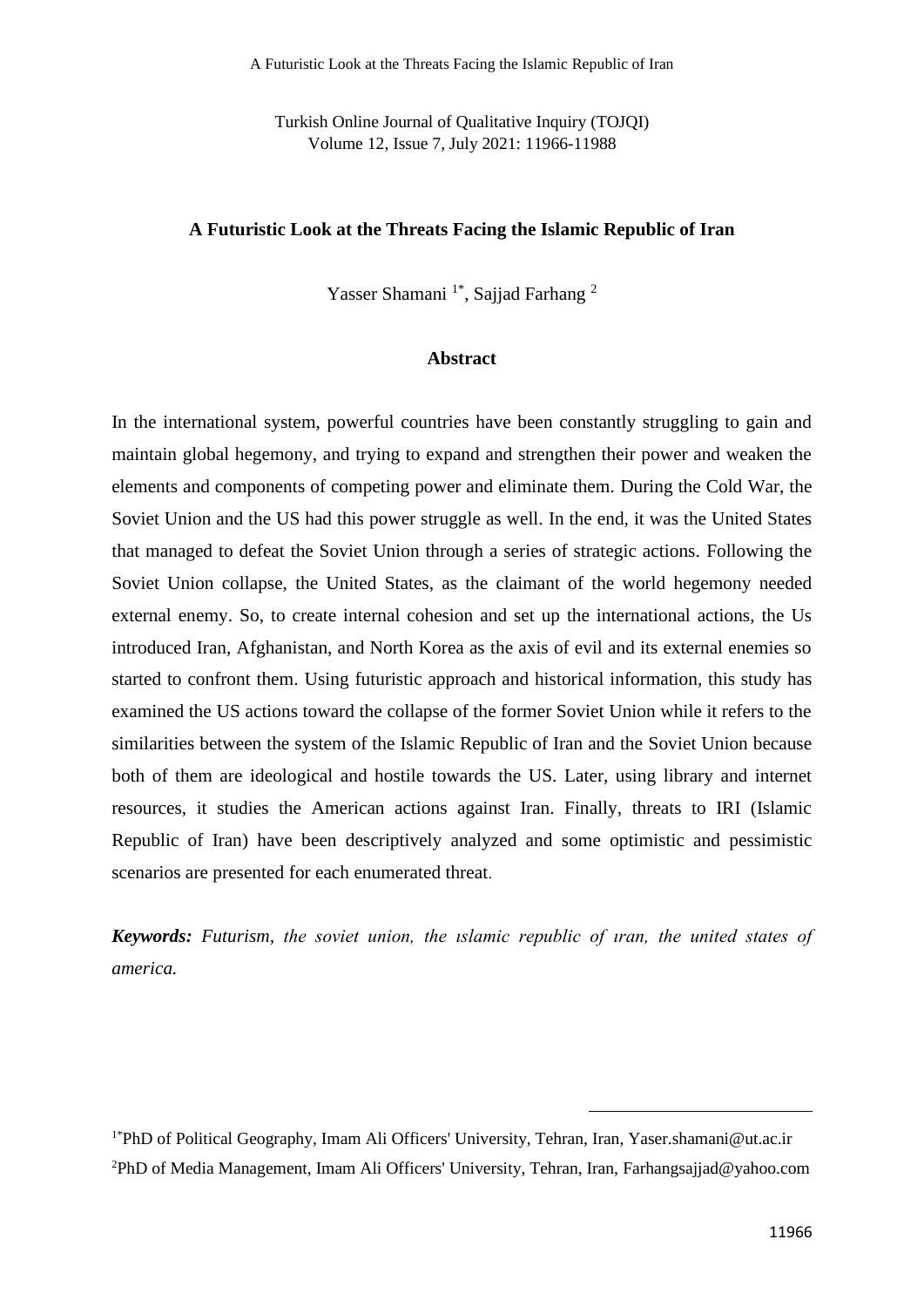#### **Introduction**

The Islamic Revolution of Iran triumphed in conditions in which its nature was essentially opposed to the bipolar structure of the international system. The essence of IRI foreign policy was set based on the slogan "Neither Easy nor West, just the Islamic Republic" (Movahed, 2017, 73), so it sought to fight against the arrogant tyrants around the world. IRI independent and hegemonic policy led to the confrontation of two superpowers of the time, namely the Soviet Union and the US with Iran, which was represented in the attempt by these two superpowers to support Iraq's attack to Iran; In the meantime, for various reasons, Iran disagrees with the American government more than what it does with the Soviet Union, and once the Soviet Union fell down, the United States turned into Iran's supreme enemy. For this reason, the confrontation between the two countries took on a new form, so that the US named Iran, along with Iraq and North Korea, the axis of evil<sup>3</sup> after September  $11<sup>th</sup>$  and turned to global consensus and intelligent power in order to destroy this axis.

The present study is based on the assumption that the US, for the following reasons, has applied a method against Iran which was used for the break-down of the Soviet Union:

1- The Islamic Republic of Iran has an ideological identity like the Soviet Union.

2- Thanks to the Soviet Union activity, the influence of some Marxist ideas among the revolutionaries at the onset of revolution and the relativel positive view of some Iranian officials towards Russia; the Islamic Republic of Iran and the Soviet Union are somehow alike each other. Similarities between Iran and the former Soviet Union have made the Us take Soviet – like initiatives to disintegrate the Islamic Republic of Iran. The question which arises in this study is, given the similarities between Iran and the former Soviet Union, if the US wants to use a similar method to the Soviet Union in disintegration of Iran, what threats can be imagined by the US toward Iran?

### **Methodology**

Futurism is a set of efforts that visualizes and schedules the potential futures by studying sources, patterns and influencing factors. Futurism reflects the way by which the reality of tomorrow emerges from remaining unchanged today though it has gone through the depth of

<sup>&</sup>lt;sup>3</sup> It means the clever combination of hard and soft power in the face of threats to national security.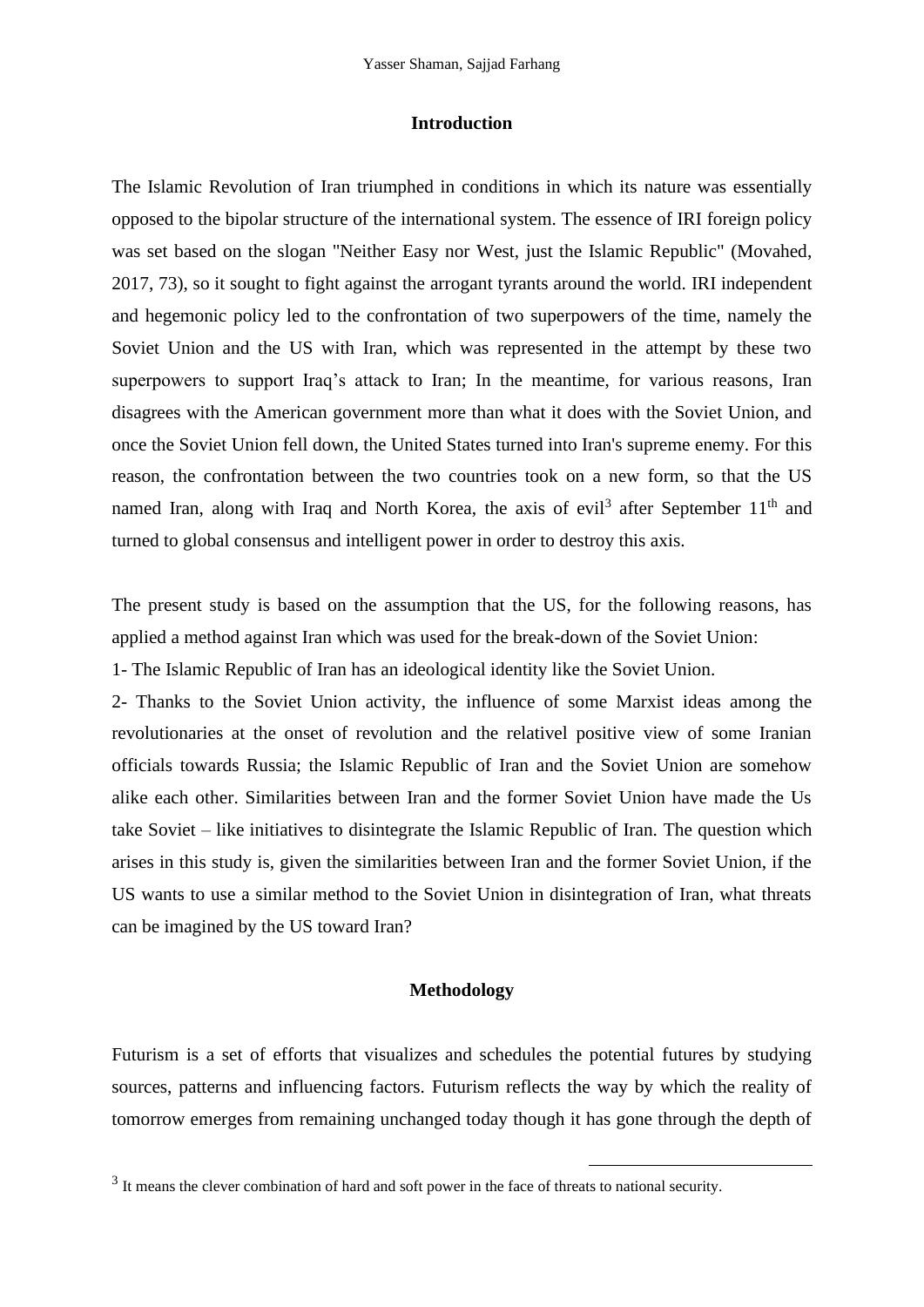changes. Futuristic research methods include possible, probable and desirable species for change from the present to the future (Ojaghi, 2020, 67). The effective framework and components in Martin and Yerevan's futuristic projects have provided a model for futurism studies with the aim of setting priorities. In this model, futurism process follows the steps below:

1) Pre-futurism: In this stage, data is collected and the program required for future studies is designed.

2) Futurism: this step is to do future studies and prioritize its chapters.

3) Post-futurism: In this stage, operational plans are designed and implemented (Mahmoudzadeh, 2019, 119). The research process is as follows:



*Figure 1.* Research Process

# **Looking at the Cold War and the Process of the Soviet Union Collapse**

### • **US Actions toward the Collapse of Russia**

To get full recognition of US actions against the Soviet Union, the way Russia fell down has been briefly described below. Russia, known as the Soviet Union, was the largest country in the world at its time, covering more than 13 percent of the earth. This vast land had been surrounded by several seas whose the main ones were Baltic Sea and Gulf of Finland in the west, White Sea, Pechora Bay, Kara Sea, Barents Sea, Laptev Sea, Eastern Siberian Sea, Chukchi Sea and the Arctic Ocean in the north, Bering Sea, Okhotsk Sea, Sea of Japan and Pacific Ocean in the east, Black Sea and the Caspian Sea in the south. Thus, the length of its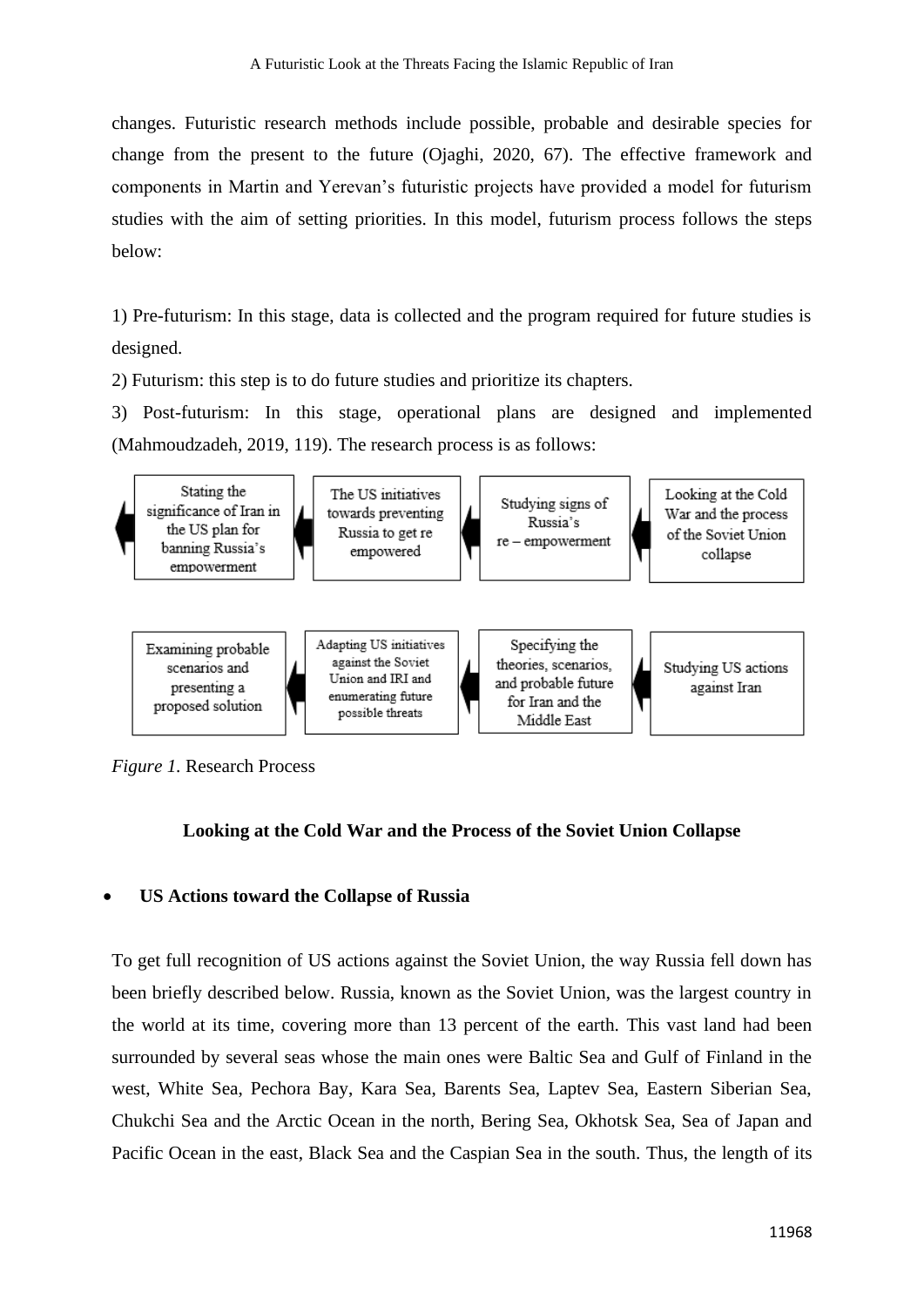coasts reached 653.37 km (Abazari Foumashi, 2012, 35). Because most of its coasts were located in the North Frigid Zone or its related seas were connected to free canals through the straits controlled by other countries, the Soviet Union did not have an ideal position to establish a free sea connection with the rest of the world, and suffered from lacking proper access to open waters. This was considered a main geopolitical and crippling problem for that country. (Amir Ahmadi, 2007, 37). As the world's leading communist think tank, this country was one of the two great poles of the world power during the Cold War, and one of the five permanent members of the UN Security Council.



*Figure 2.* Geographical Location of the Former Soviet Union and its Independent States

### **US Plans to Defeat the Soviet Union in the Cold War**

After the Cold War broke out between 2 great Powers of East and West, each side took several steps to overcome the other. The following are the steps taken by the US:

# **1-Marshall Plan**

The plan helped many Western European countries rebuild their economies after the war. On the way of creating the post war world, the United States and George Marshall's foreign policy team sought to eliminate the causes of two world wars and their economic problem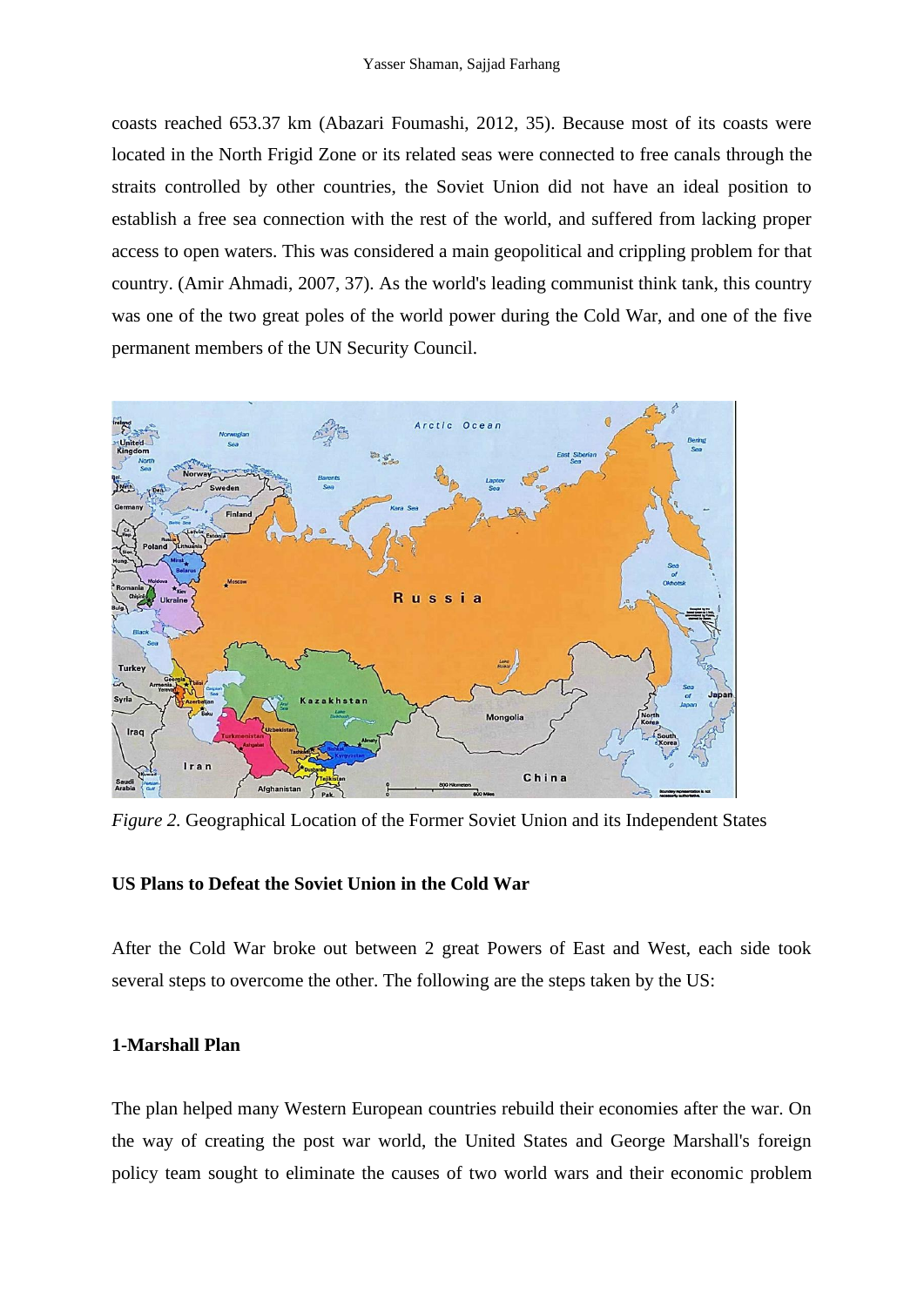due to it. Yet, it was a long-term plan to create a viable market for American products that would effectively prevent communism from dominating Europe. In response to this plan, in Western Europe, the Soviet Union, which practically forbade the Eastern Bloc to benefit from such contributions took an initiative and set up an international organization called Comecon to fight the Marshall Plan. Marshall Plan was the beginning of the complete polarization of the world; because countries responding positively to the plan showed their dependence on the Western camp and those whose response was negative showed that they were dependent on the Eastern bloc (Pishgahifard, 2007, 516-518).

### **2-Barrier Influence (Containment) Plan**

In February 1955, a joint military and defense treaty was signed between Turkey and Iraq, which was later joined by Britain, Pakistan and Iran. After the monarchy was removed from Iraq in the year 1958 and Iraq withdrew from treaty, this military union was renamed as the Central Treaty Organization "CENTO". This organization had been established in line with the US government's strategy of forming a circle of Western-affiliated military alliances around the Soviet Union and China (Containment). The plan had lost its importance after the Soviet Union break down and it was abandoned by the West (Qarayan Zandi, 2008, 85-90). In 1396, Putin, President of Russia, criticized the creation of a new "containment" around that country.

#### **Limiting Russia's Military Power**

The Soviet Union had been so significantly developed in terms of military capabilities that the US launched a series of programs to reduce this power. Such programs are outlined in brief below:

#### **Salt Treaty I**

The Strategic Arms Limitation Talks known as SALT I was signed in May 26<sup>th</sup>, 1972 between the United States and the Soviet Union. Under this, in exchange for accepting the mutual commitment to reduce Anti-Ballistic Missile production (ABMI), the number of ballistic missiles of the Soviet Union was set at a maximum of 1600 and for the US at 1054.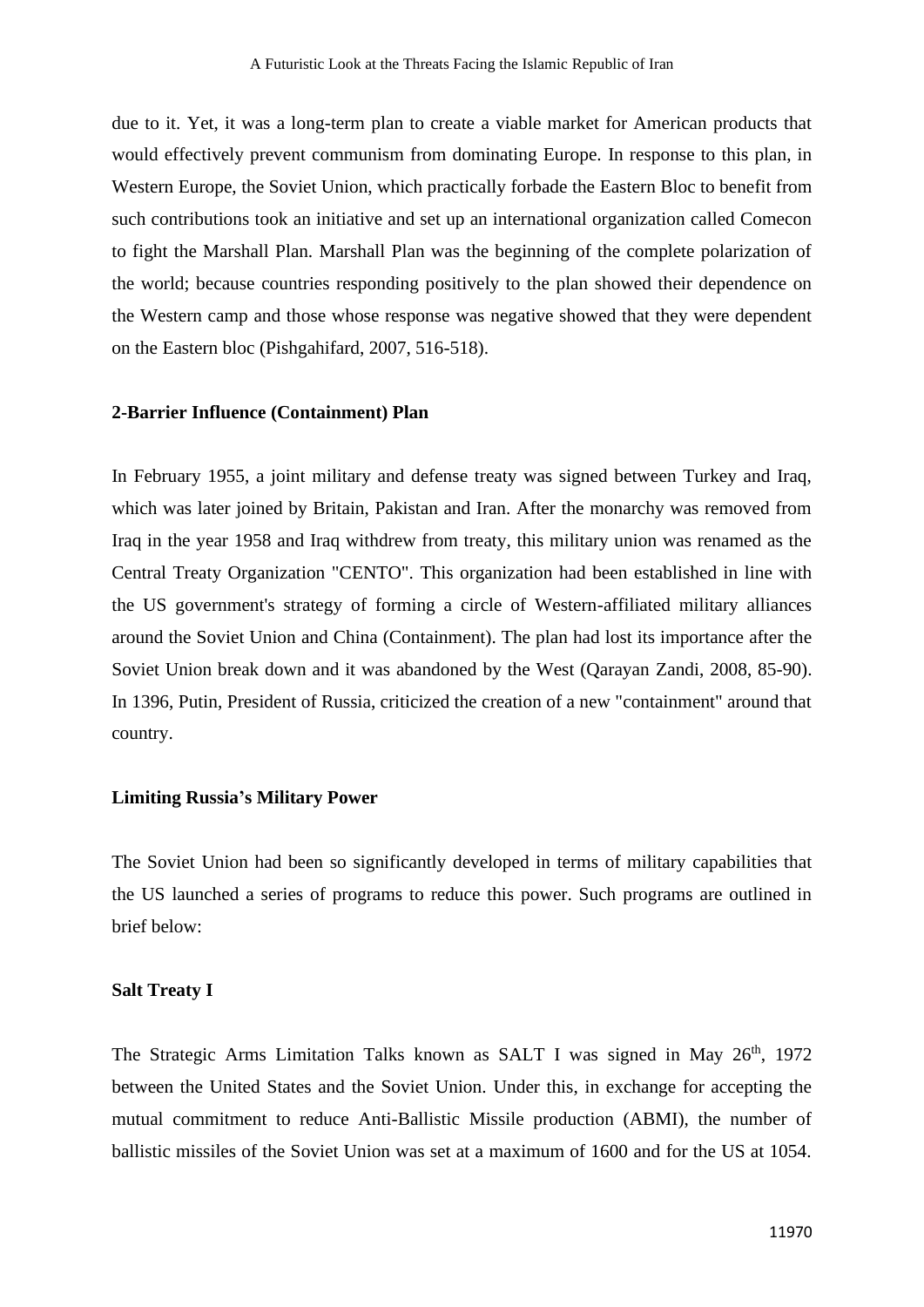SALT I Treaty was signed by Soviet leader Leonid Brezhnev and US President Richard Nixon (Goodarzi, 2012, 65).

# **The Salt II Treaty**

After SALT I Treaty and its effectiveness, the two countries entered into negotiations on the following issues with Nixon and Brezhnev's talk in 1973 under the SALT II Treaty:

- Permanent restriction on offensive strategic forces
- Control of Equalizing factors in the arsenals of offensive weapons
- Mutual reduction of strategic forces

Which were finally signed in 1979 by Carter and Brezhnev. With the Soviet occupation of Afghanistan, Carter withdrew the treaty from the Senate and the treaty remained fruitless (Ezzati, 2009, 10).

# **Other Concluded Treaties**

Thinking about how to reduce the military power of the parties and its perceived threats, the two superpowers involved in the Cold War reached treaties, plus the above, in other cases, including:

Treaty on the Prohibition of the Intermediate-Range Nuclear Forces (INF): was an agreement reached in 1987 between the United States and the Soviet Union. This document is unique in many ways. This is the only agreement between the Soviet Union and the United States that not only limited nuclear weapons systems, but also destroyed two complete types of missiles at the same time. With signing this agreement, risk of nuclear dispute in Europe was reduced several times. This contract is deadline – free, although its terms had been implemented by the parties until June 1991. Moscow destroyed 1846 missiles, and the US destroyed the 846. (www.fa.wikipedia.org)

Reagan met Gorbachev four times during his second term in office and surprised neoconservatives. They were: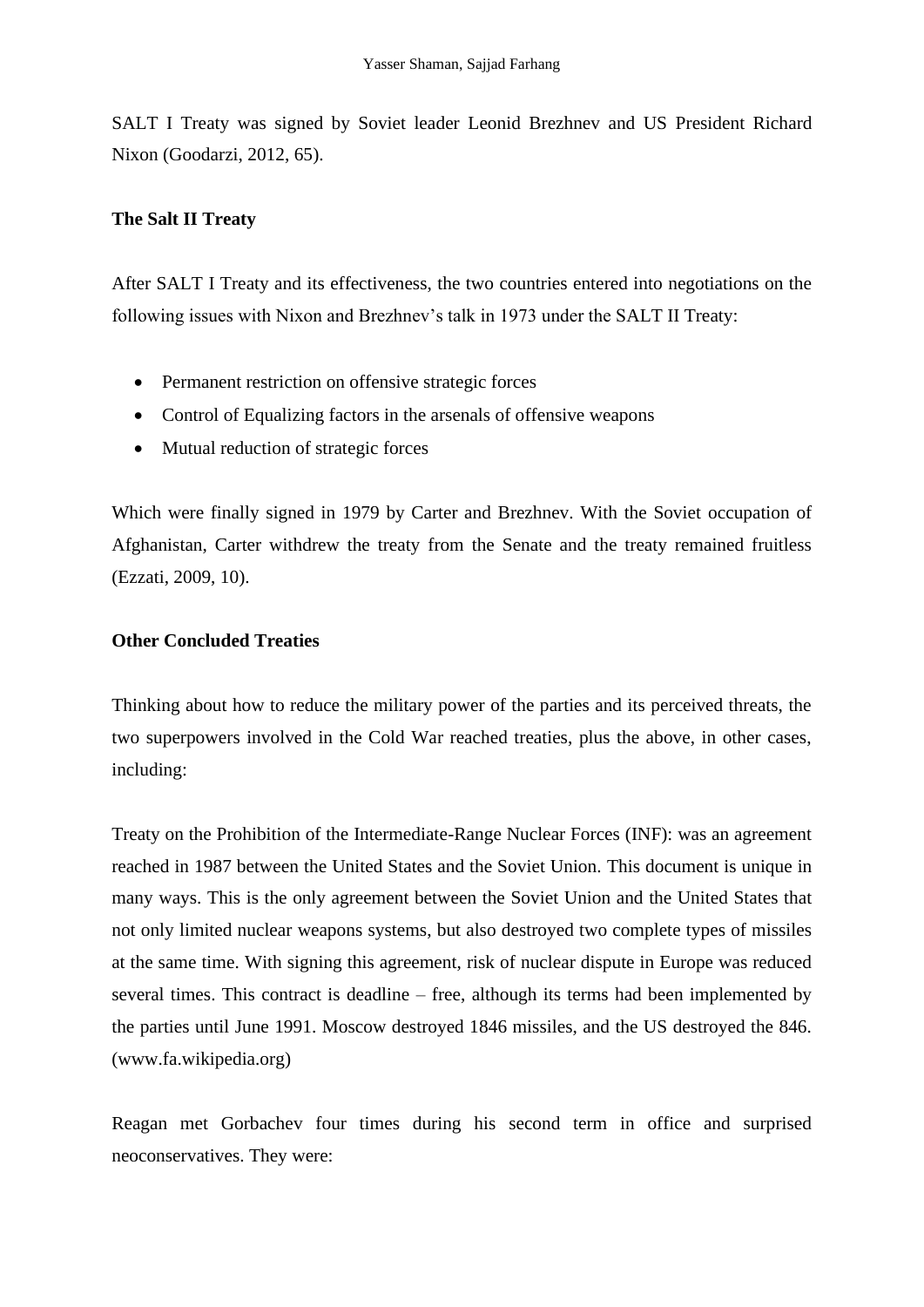- Geneva negotiation in 1985 on lifting the ban on production and use of chemical weapons and the role of two countries in maintaining global peace.
- Reaching preliminary agreements in Reykjavik in 1986 to evacuate Europe from nuclear weapons in exchange for a halt to the Star Wars program.
- Signing a treaty on elimination of short range nuclear missiles in Washington in 1987.
- Finalizing a medium-range missile agreement in Moscow and beginning negotiations on the elimination of half of the strategic long-range missiles in 1989 (start).

Following events took place as a result of these international meetings:

Economic sanctions of the Soviet invasion of Afghanistan was canceled and the relations between two countries were given a new dimension. Disarmament talks were continued and also extended to conventional weapons. The relations between the Soviet Union and China greatly improved, Vietnam forces left Cambodia, and Iran-Iraq war ended [\(www.wikizero.com\)](http://www.wikizero.com/).

### **3-The Weakening of the Soviet Economy**

To weaken the Soviet Union, some policies were used of which the most effective has been the policy of economic sanctions. These sanctions played a significant role in the Soviet Union economic decline. On the other hand, pressure on the people because of the escalated economic problems paved the way for protests and riots. The sanctions began under the pretext of Soviet invasion of Afghanistan. Beside other Western issues and actions, this can be considered the beginning of the decline of the Soviet Union.

#### **4-Increase Russia's Expenses by Involving that Country in Arms Races**

Some critics have argued the Soviet Union heavy spending on military technology, which Russia saw as necessary in response to NATO's increase in military power in the 1980s, and they have seen the Soviet technological backwardness and the heavy burden of the expenses it has spent for entering into other countries and competing with the American capitalist system a major factor in the country's development which resulted in its collapse (Towhid Pham, 2016, 66).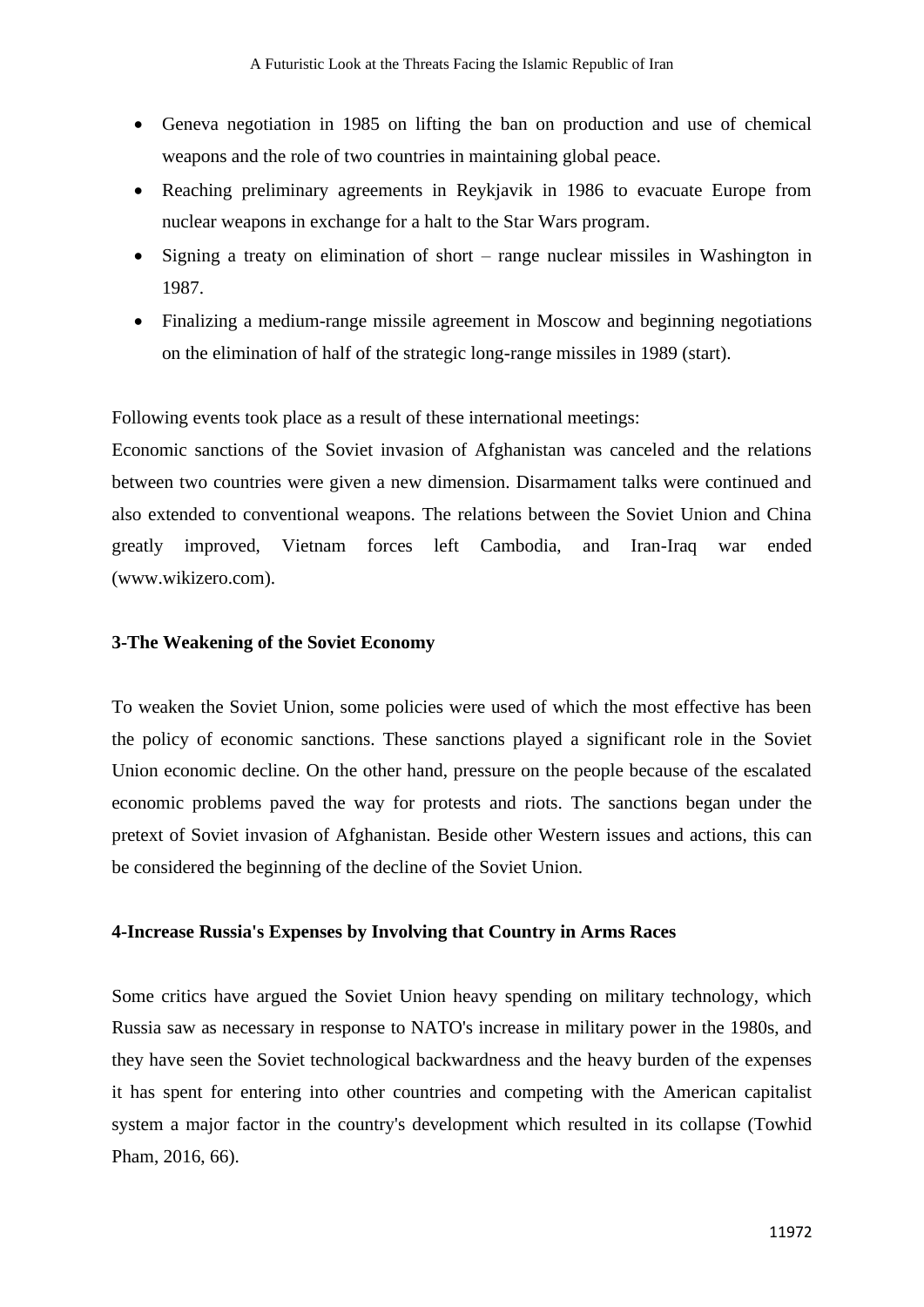### **5-Consecutive Deaths of Intellectual Leaders and the Emergence of Young Leaders**

After the successive deaths of three old Soviet leaders since 1982 Politburo (Political Bureau) 12 (the most important decision-making committee of the Communist Party) elected the young Gorbachev as chairman of the Communist Party and a new generation of leadership was created. in Gorbachev's period, relatively young technocrats quickly became powerful, accelerated economic and political liberalization, and promoted cordial trade relations with the West.

Gorbachev took a dual approach to cooperation with the West and economic reconstruction (perestroika) and freedom of criticism (glasnost) within the Soviet Union. Gorbachev's foreign policy called the European Joint House sought to destroy NATO's philosophy of existence through cooperation and friendship with Western European countries, and then cut off the United States from Europe. He wanted to build a common European community on a larger scale involving all European countries, including the Soviet Union, and to pursue comprehensive cooperation on the Moscow-Berlin axis, meaning that Moscow would be the military capital and Berlin the economic capital of a single Europe (Fazel, 2011, 158). Had had calculated that once two Germanys were unified, the country would leave NATO and distance itself from its neighbors, France and Britain, which had been terrified with the Soviet's power.

But these events ultimately prevented Gorbachev from gaining central control over the Warsaw Pact states, and in 1989 Eastern European communist governments overthrew one by one. In Poland, Hungary and Bulgaria, government reforms brought a peaceful end to communist rule and establishing democracy. Massive demonstrations in Czechoslovakia overthrew the Communists. In Romania, a general uprising brought the regime of Nikolai Ceausescu down and caused his execution on December 25, 1989(www.hamshahrionline.ir). Belarus, Latvia, Lithuania, Ukraine, Estonia, and finally the Caucasus (Georgia, Armenia, and Azerbaijan), and Central Asia declared their independence one after another. The Soviet Union (Russia) also bid farewell to the ideology of Marxism and embraced a democratic and liberal regime (Miley, 2012, 138).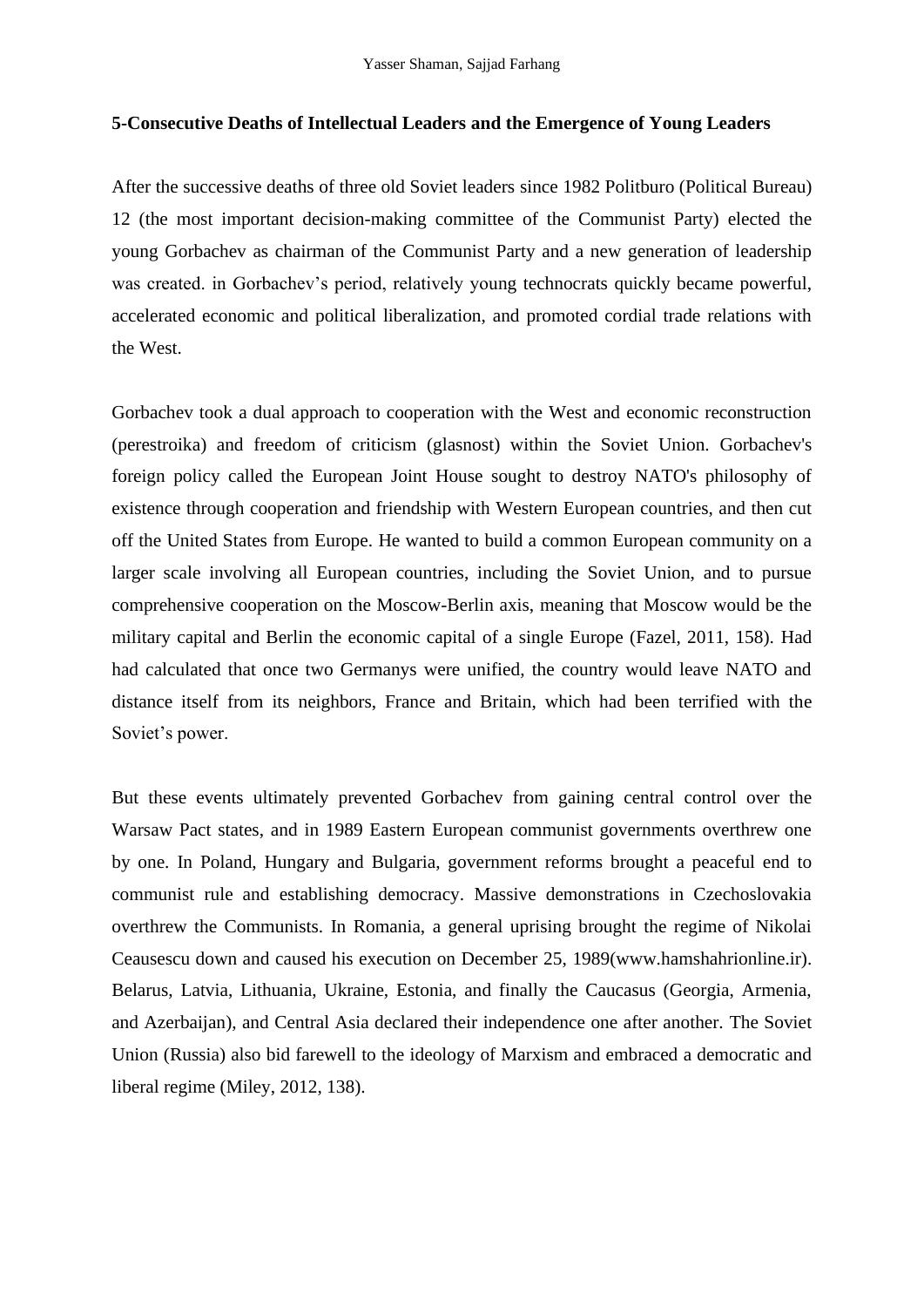#### **The Collapse of the Soviet Union**

After the Soviet Union collapsed, the following actions were taken by the country's officials:

#### **1- Reducing itself**

Regular republics became independent to the Soviet Union. In doing so, while reducing its commitments, a wall of countries was made between the Soviet Union and the outside world to prevent intrusion and encroachment of the enemies into the country, tired and wounded from the Cold War.

### **2. Going into Isolation**

Following the Soviet Union collapse, Russia announced that it had pursued a policy of isolation and tried to rebuild itself from within, thus defined 3 zones, naming each by a color and declared a special policy towards it:

### **White Zone**

This zone included all the allies and the world outside the former Soviet Union. Russia refrained from any interference in or support of these countries and declared that it would not intervene in their political, military and ideological course. In fact, Russia quit these countries.

# **Yellow Zone**

Includes the republics of the Soviet Union or the newly independent Soviet Union countries whose intervention was said to have met with a Russian response.

# **Red Zone**

Included the territory of Russia, according to which any intervention in that region will be faced the strongest reaction. (Shamani, 1394, 20).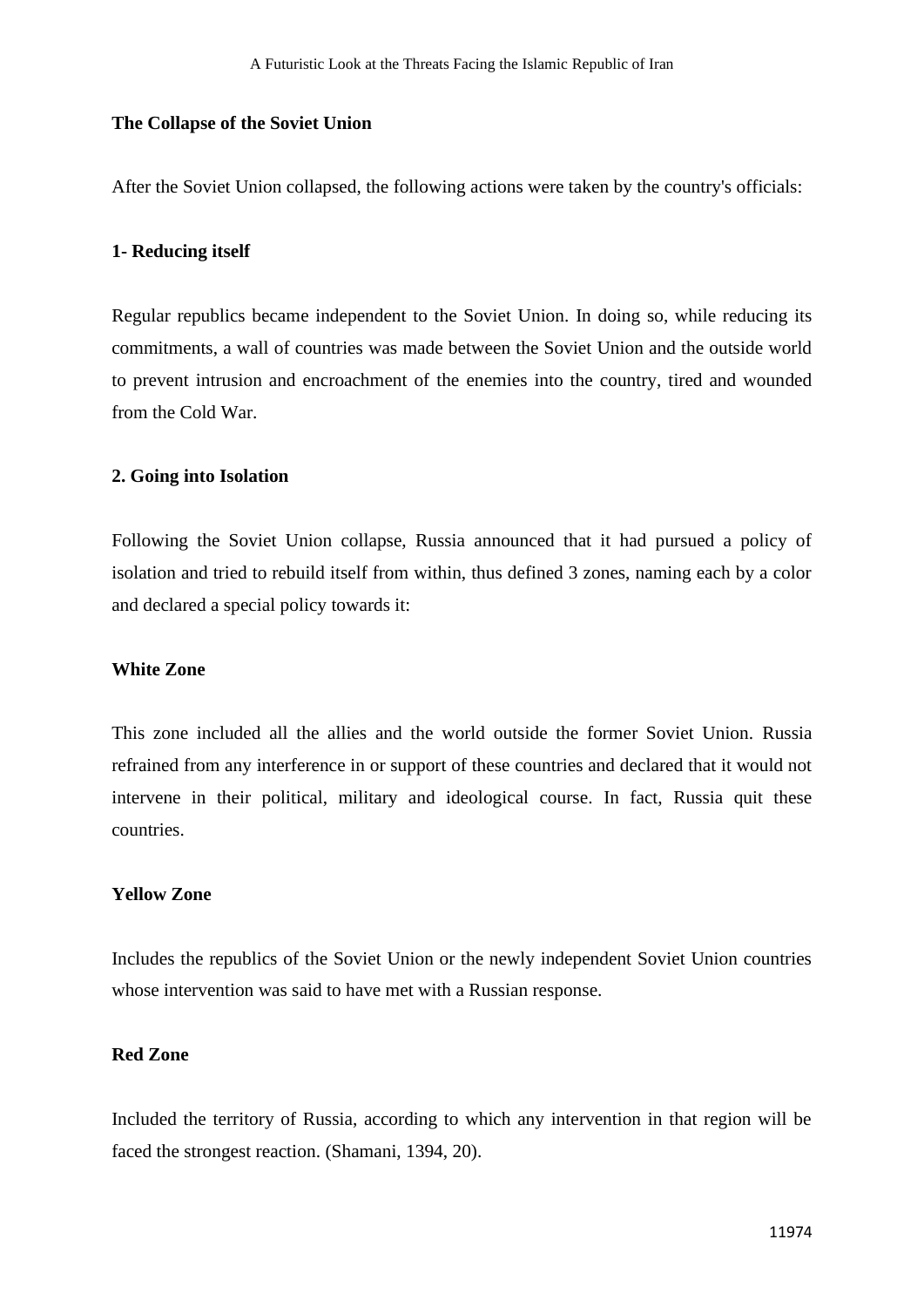### **3- Changing the Economic System**

Shifted its economic system to the market system and non-communist economy.

### **4- Changing the Political System**

Moved from the communist system to the democratic system….

### **5- Decreasing the Army Downsizing**

Gathered its military bases outside Russia, sold much of its equipment, and reduced military spending….

# **6- Minimizing Technological Costs**

Diminished its space activities and limited its spatial structure.

#### **Events:**

Almost after collapse, Russia has more seriously programmed the balance of power policy with the US since 2007, (Koulayee, 2012, 47).

# **The Reason for Iran's Importance in Controlling Russia's Power**

Given Russia's position on the path of re empowerment, the United States has been forced to confront Russia's rise to power in order to maintain its international position and prevent the creation of a strong global rival. For these reason, Iran is an important, decisive country in succeeding US actions to prevent Russia from gaining power.

1. Iran is the Achilles heel of the new containment. (based on Hartland Mackinder's theory and Mahan's naval power).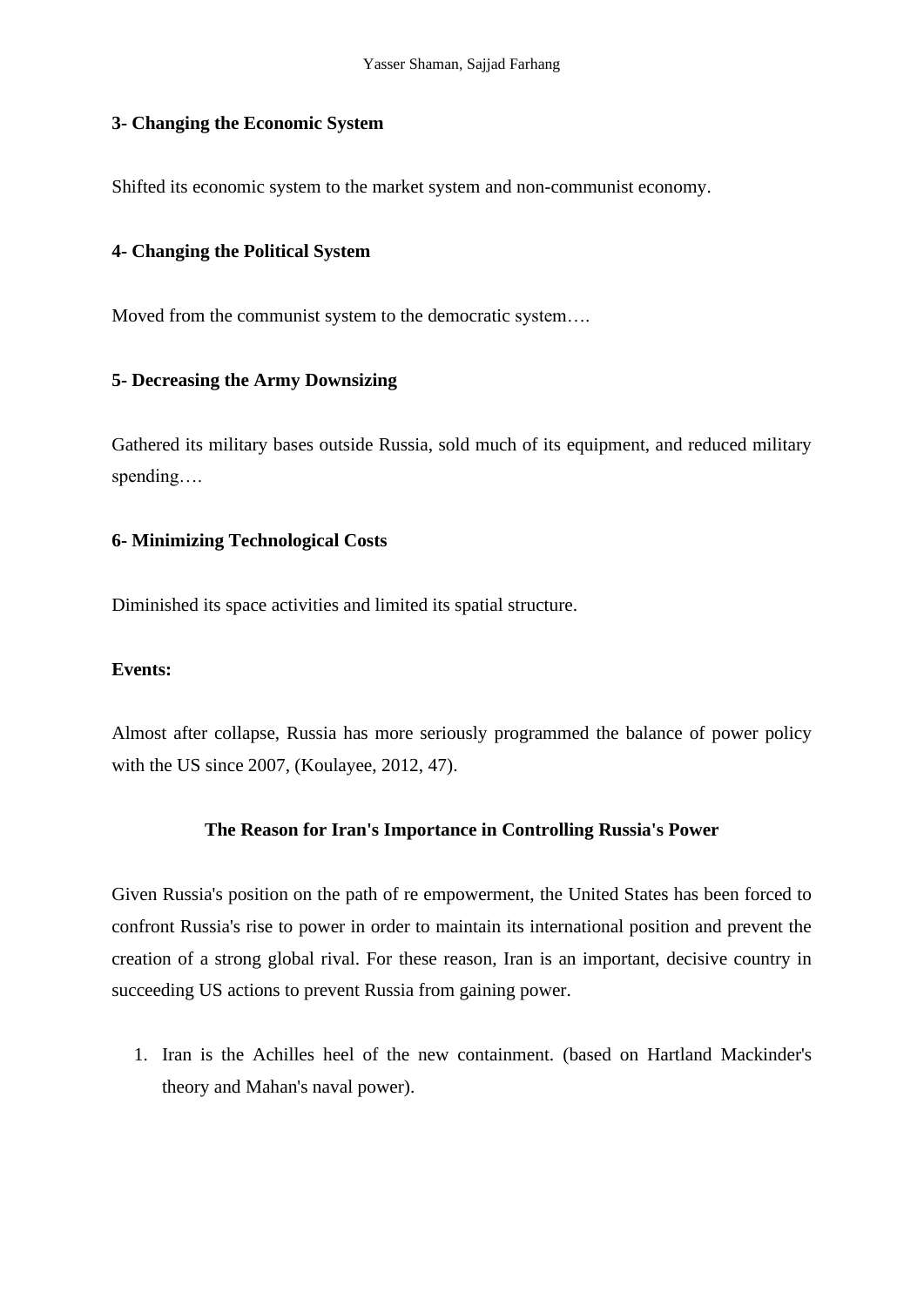- 2. Iran is Russia's access to hot waters (Peter the Great's  $4$ will)
- 3. In struggling with economic sanctions, Iran has been a source of revenue and a support for Russia's opposition to international boycotts
- 4. Iran is the intellectual leader of the Shiite world, and its association with Russia means it is possible to use Iran's influence in the Shiite world and among the intellectual groups under its effect.
- 5. Iran as Russia's stronghold in Syria.
- 6. Iran is Russia's backyard and one of the its gateways to enter the world of power (according to the author).

For the above reasons, the United States tried to align Iran with its regional and international policies, but on the account of IRI ideological nature and US conflict with the ideals of the Islamic Revolution, it failed to do so, accordingly it took coercive actions and attempted force and violence (in soft or hard shell) to bring the authorities and IRI system to fulfill its goals and plans.

# **US Actions against the Islamic Republic of Iran**

In order to put pressure and have Iran join it, the US initially took the following measures after the end of Cold War to prevent Iran's confrontation with the US, but as soon as Russia rose to power, such pressures intensified aiming at bringing Iran into the Western Front and creating a new barrier of influence against Russia.

### **1- Complete Geographical Siege of the Islamic Republic of Iran**

After the Soviet Union downfall, the United States made a soft presence in the newly independent countries of the former Soviet Union. The unfavorable economic situation and people's dissatisfaction with the policies of the former communist government caused the people of these areas to get inclined to the US and its programs and this quickly facilitated the US presence and influence in these areas. Now, all countries around Iran either have US puppet state or their central government is pursuing US programs. The southern countries of

<sup>&</sup>lt;sup>4</sup> Peter the Great has been Tsar of Russia from 1682 to 1725 AD and in his will he has emphasized two goals: one to control Europe, and the other to conquer Iran and gain access to the waters of the Persian Gulf. Although the originality of this will has been denied in some cases, but Russia's practical policy throughout history reflects the fact that Russia is very interested in implementing these two strategies.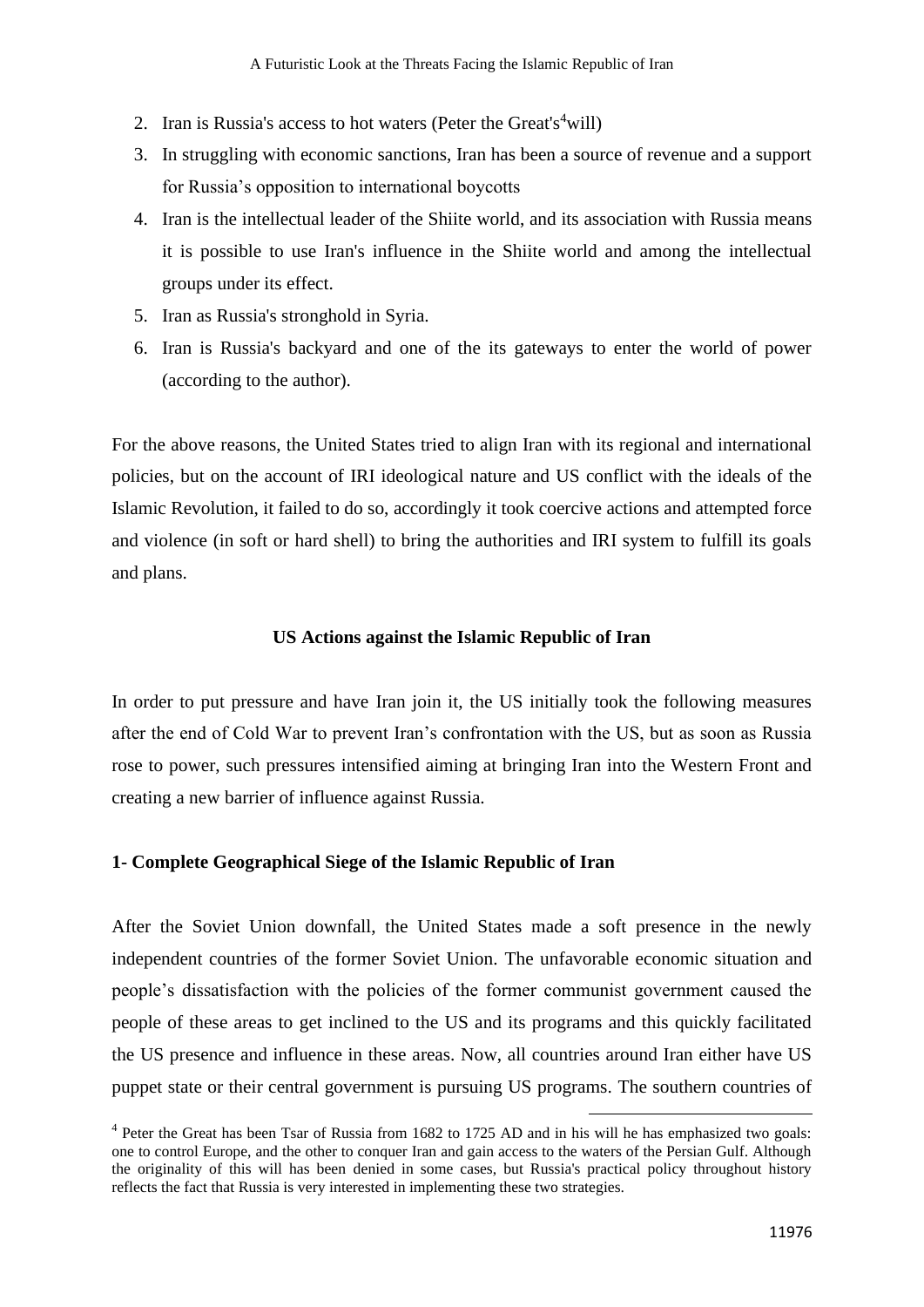the Persian Gulf, Pakistan, Afghanistan, Iraq, Turkey and the newly independent countries of the former Soviet Union can all be classified into one of the two mentioned countries<sup>5</sup>. Therefore, it may not be irrelevant to say that the IRI does not have a significant strategic ally<sup>6</sup>.

#### **2- Isolating Iran in the International Arena**

For ages, the US has striven to isolate Iran while destroying its image in the international arena and to take a stand against it using terms such as the axis of evil. By this and thanks to the construction of the front against Iran, in sanctions and issues like this many countries which were expected to accompany and support Iran were seen to forsake it in times of need, followed the West and even voted against IRI at the United Nations. To spread its soft and spiritual influence worldwide, Iran has, therefore, come into trouble.

# **3- Decrease in Military Power**

The military structure of the Iranian army has been an American structure and relied on the use of that country's equipment. After the Islamic Revolution, despite efforts to be independent from the United States on the structure and military equipment used by the armed forces, such dependence on the West was still among the armed forces. Therefore, the United States weakened Iran military power by imposing a military embargo on it and preventing the overhaul of military equipment. In other words, in the last 40 years, Iran's military power has decreased in three dimensions:

- a) Wear and tear of existing equipment and their reduced efficiency<sup>7</sup>.
- b) Obsolescence of military technology in the Armed Forces of the country.
- c) Ban on training the Armed Forces: the quality of training the armed forces has also declined because military science is on a rapid change in the world and old trainings lack to transfer in proper, active way<sup>8</sup>.

<sup>&</sup>lt;sup>5</sup> It refers to the official government of these countries and does not mean popular forces such as the popular mobilization (shd ha'bi).

<sup>6</sup> Even Russia in its strategic documents describes Iran as an important friend, not a strategic partner.

 $<sup>7</sup>$  Although the efforts of Iranian scientists have led to the construction of new military equipment, but the fruits</sup> of these efforts have not yet been able to completely solve this problem.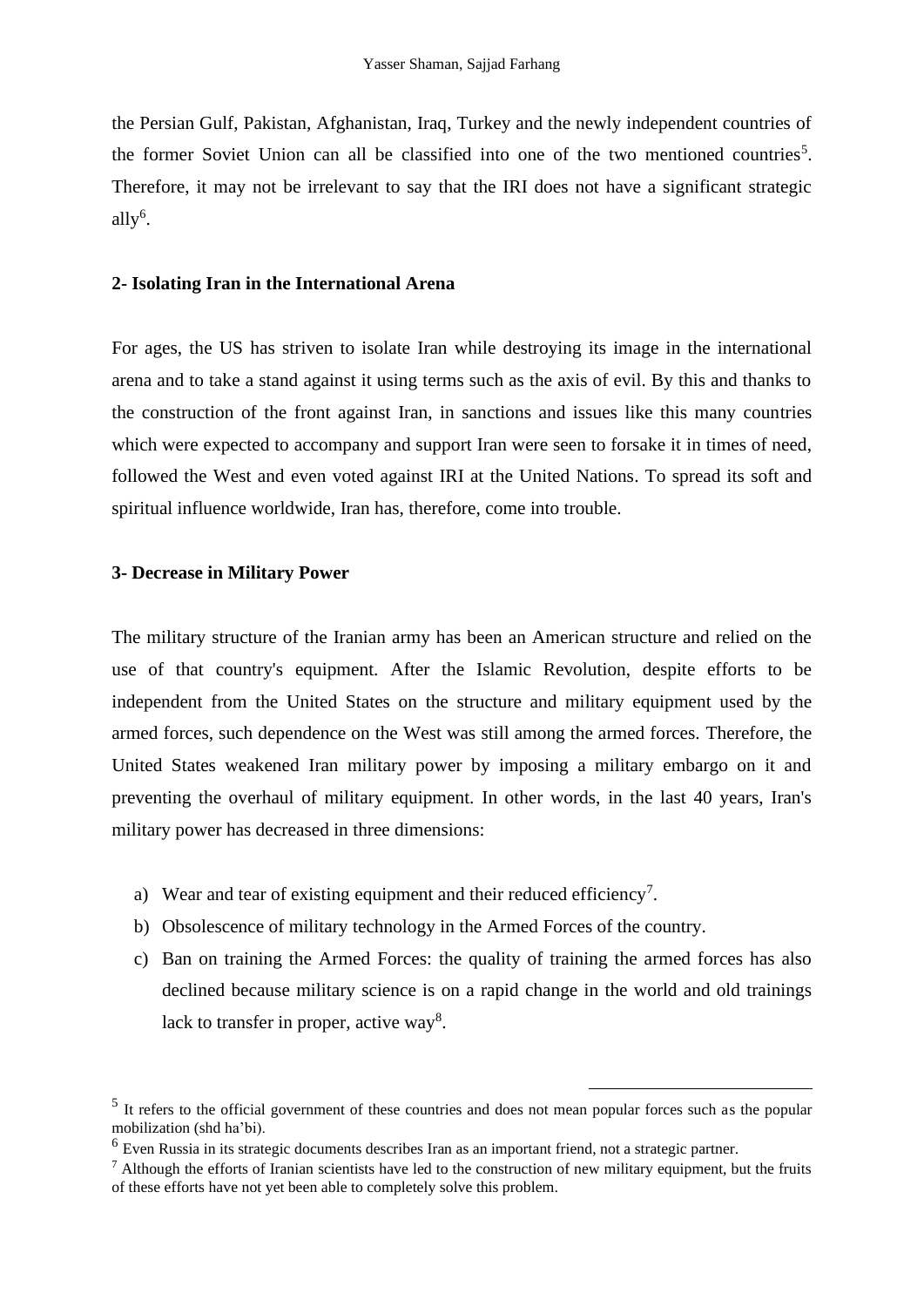#### **4- Economic Sanctions**

After the Cold War ended, geo-strategy gave way to geo-economics, namely, the economy replaced military might at power levels, so the West and the United States began to impose extensive economic sanctions on Iran which included individuals, organizations, banks, insurance industry, oil, medical treatment, etc. All these sanctions, which some believe are the most severe ones imposed on a country in the last century, have intended to bring the Islamic Republic of Iran to its knees and support the West in the region and worldwide.

### **5- Doing a Soft War against Iran**

The difference between Iran and the Soviet Union in sort of Western hostility is that concerning Iran there is much wider possibility for the US and the West to use cyberspace such as satellite, internet, virtual networks, especially telegrams to attract public opinion to the direction they want. Recently, these factors have clearly shown their efficiency after years of vicissitudes and in the riots of years 2016, 2017, 2018, sedition of year 2008, parliamentary elections, presidential elections and Tehran City Council elections, they proved to be the most decisive tool in directing and guiding the public opinion of the country. The West has also used this opportunity well and is slowly destroying the credibility of the Islamic Republic, the signs of which can be seen in society. However, It is in times of crisis that the depth of the tragedy will become apparent so a solution must be found from now on.

# **6- Increasing Iran's Costs by Entering into the Arms and Military Races**

Iran has entered the arms and military races in two dimensions.

a) Efforts to acquire modern weapons technology, especially nuclear, missile and space technology, which imposes significant costs on the country.

b) Acting out in Syria, Iraq, etc. and supporting the military and ideological groups of such countries which sets a heavy financial burden on Iran. Sometimes we have seen that some of

<sup>&</sup>lt;sup>8</sup> In spite of the fact that in recent years the presence of armed forces personnel in international courses and arenas such as Russian military competitions, UN peacekeeping courses, courses in China and Russia, etc. has had a significant increase, but to achieve the ideal point, actions must be take beyond such cases.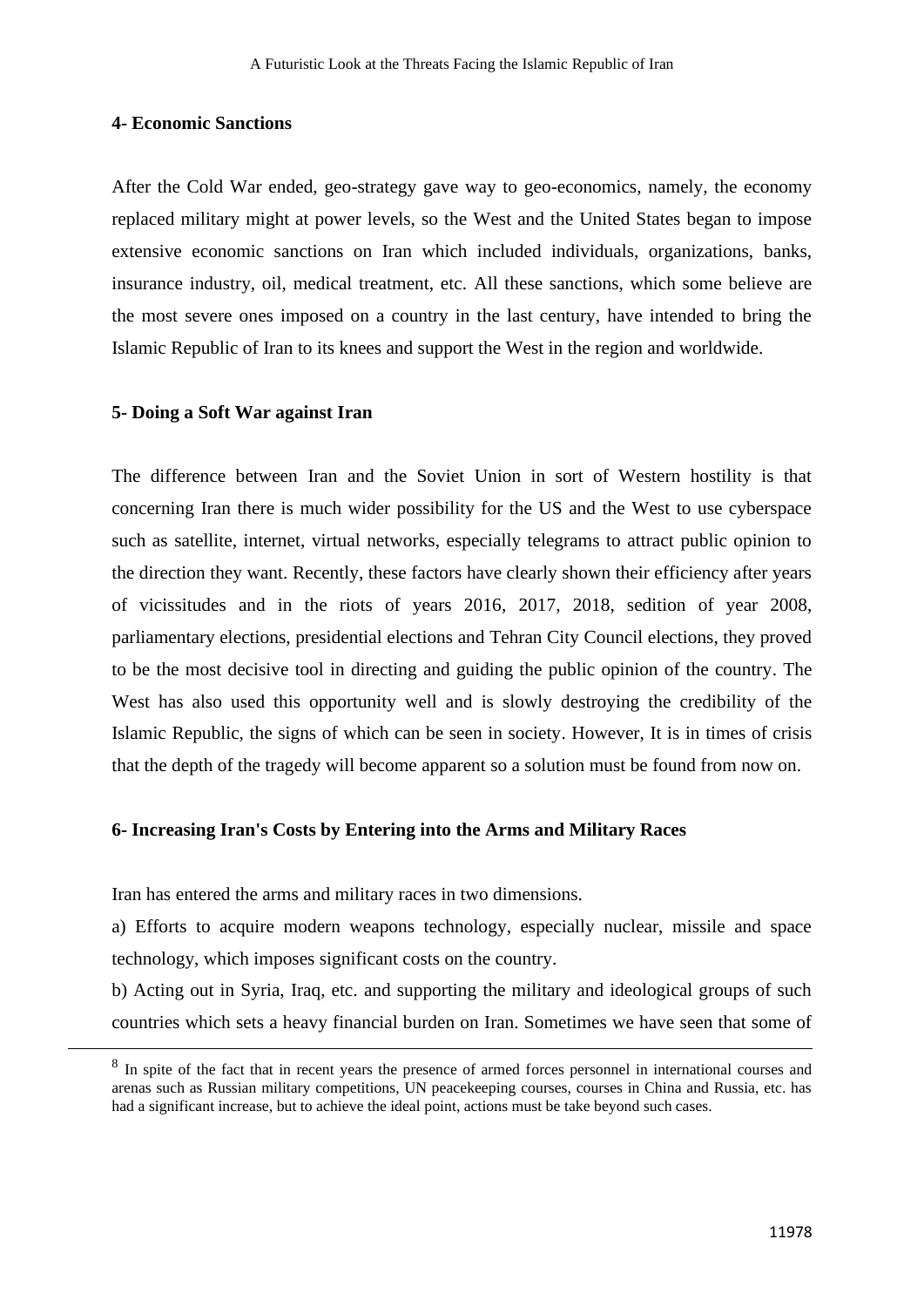these groups like Hamas, despite using financial support, have taken a stand against the interests of Iran.

# **Ideals, Future Images, etc**

This part is about definitions and scenarios the Western elites have drawn for the region and can be paid attention to.

# **The New Middle East Plan**

According to this British plan put forward by Dr. Bernard Lewis, secularism and nationalism should be created to support ethnic uprisings of minorities such as the Druze in Lebanon, the Baloch, the Turks and Kurds in Iran, the Alawites in Syria, Christians in Ethiopia, religious sects in Sudan, Arab tribes in various Arab countries, Kurds in Turkey, and so on. Of course, the purpose of this plan is to fragment the Middle East and turn it into a mosaic of small, weak countries competing with each other so that the power of current republics and kingdoms get weak (Kazem Beiki, 2017,  $73 - 76$ ). Iran is of great strategic importance in this plan. Any change in Iran's geographical borders could easily destabilize its neighbors, especially Iraq, Turkey and Pakistan and greatly contributes to the development of Bernard Lewis' plan to Balkanize the Islamic world (Jahan Tigh, 2016, 78).



*Figure 3.* Bernard Lewis Ideal Map for the Division of the Middle East (www.mashreghnews.ir)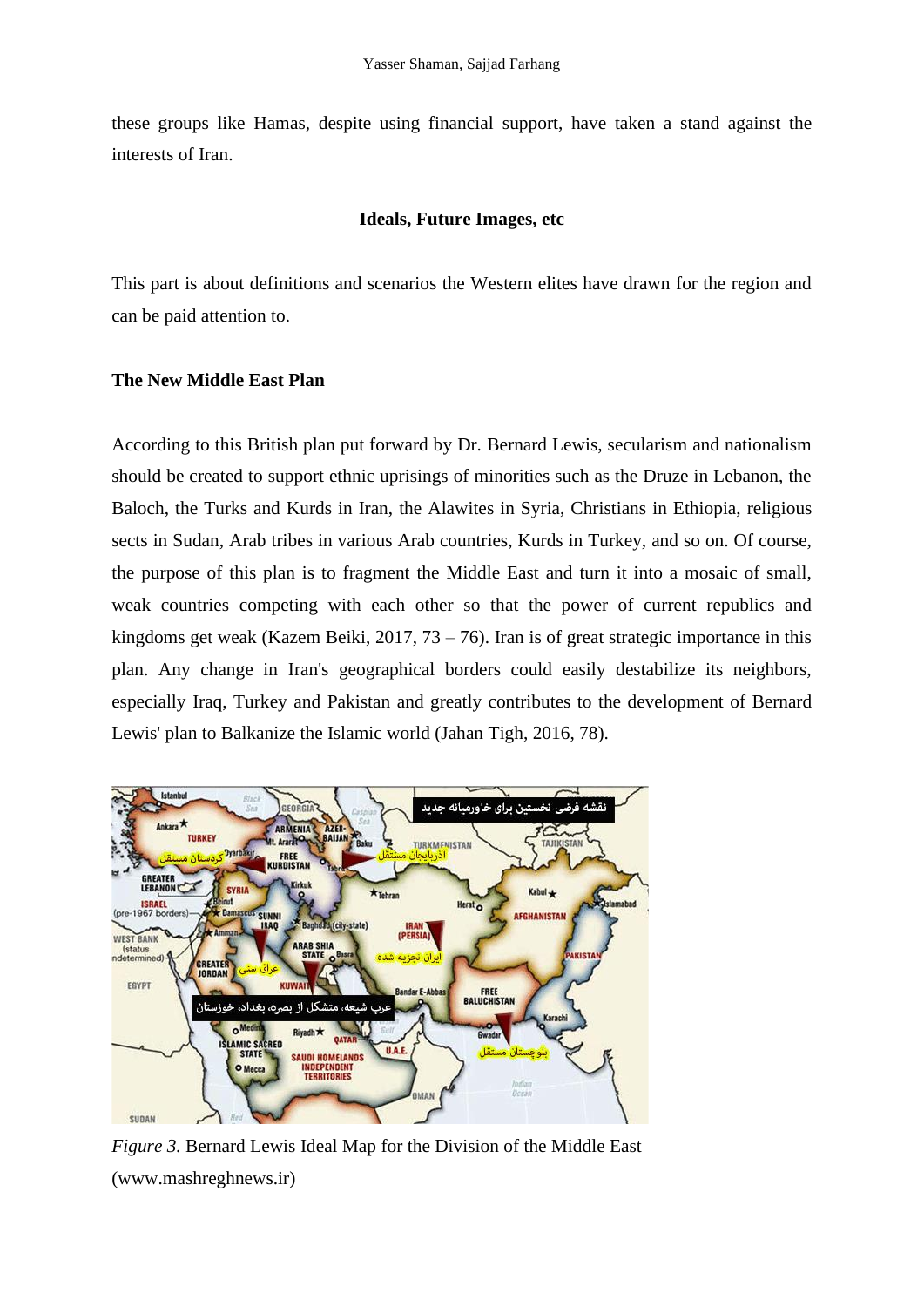#### **New Containment Plan**

In an article in Foreign Offers magazine in 1974, George Kennan, the former US Deputy Chief of Mission to the Soviet Union suggested to the US government that in order to counter the threat of Soviet expansionism, the US would adopt a policy of blocking influence around Russia so that the communist system dismantles over time. NATO, Sito and Santo were created by this strategy. (Valadi, 2015, 72). When the Soviet Union fell down, this strategy continued other way, which one of its manifestations could be the deployment of US forces in the countries around Russia and **NATO influence into the east.**

Although the US managed to surround the environment around Russia and create a new containment, due to geopolitical and geo-strategic reasons, getting Iran to accompany as an influential and determining country is the necessary condition success of the plan.



*Figure 4.* Number of US Military Forces in Different Countries of the World

### **Iran Being Located in the Region of Turmoil and World War**

According to Barry Buzan in book "Regions and Powers", after the end of Cold War the world got divided into 2 regions. (Buzan, 2008, 29). By little reflection on the story of the Middle East since the end of the Cold War so far and the wars taken place in this region (the war in Kuwait, the first and second wars in the Persian Gulf, the US invasion of Afghanistan and its occupation, the war Azerbaijan and Armenia, the war in Yemen, the presence of ISIS, etc.) we can vividly realize that the Middle East is indeed the same as the war zone in the world, so the slightest excuse can be the basis for a new war in this region.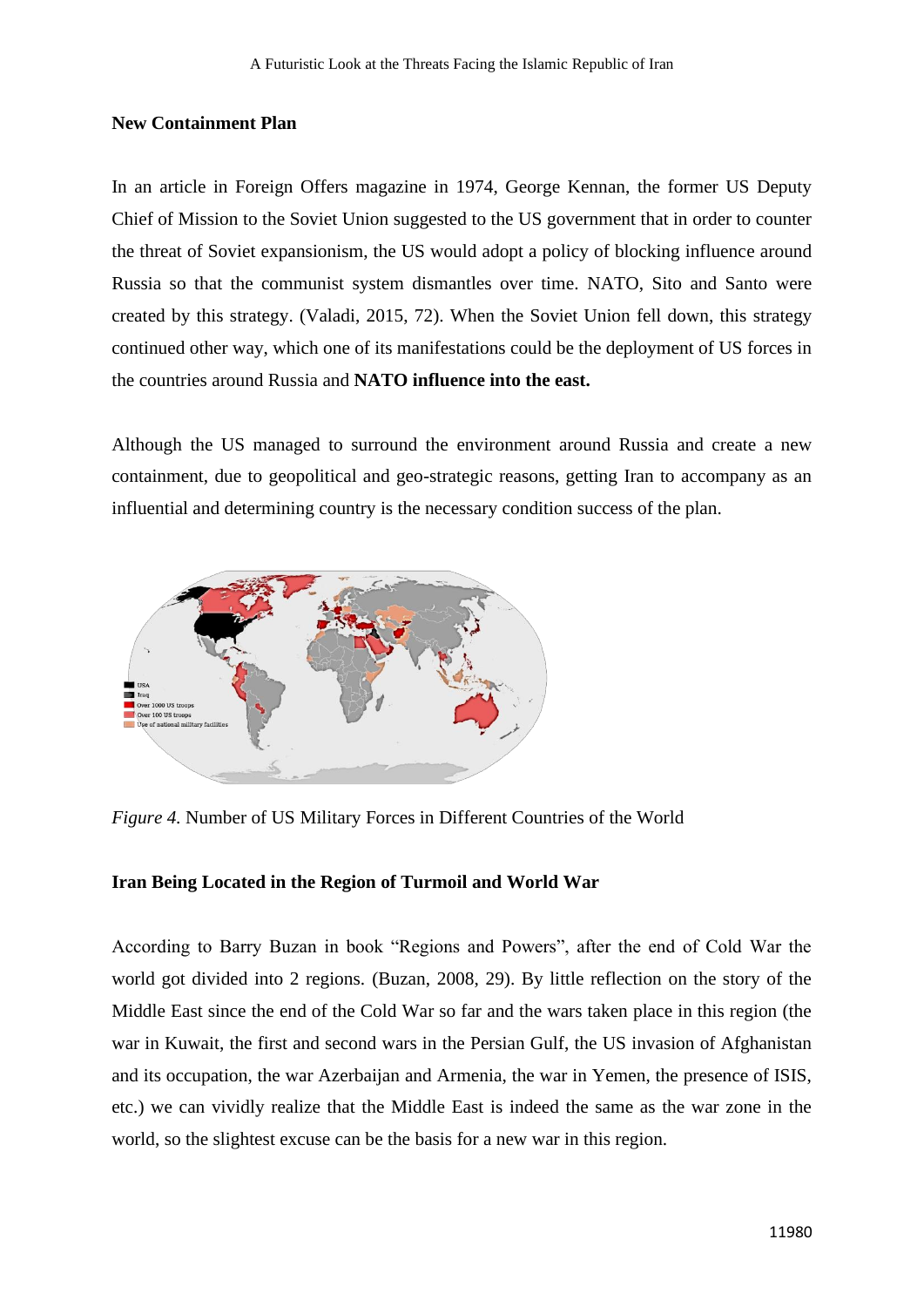# **Adapting US Actions against the Soviet Union and Iran**

Looking at US actions for bringing the Soviet Union to its knees and adapting it to recent developments in Iran, it can be concluded that there are significant similarities between US plans and actions for the collapse of the Soviet Union and Iran. The following is an example of US action against these two countries:

# Table 1

| Measures taken against Iran                        | Measures taken against the<br>Soviet Union | row                                                                                                                                         |
|----------------------------------------------------|--------------------------------------------|---------------------------------------------------------------------------------------------------------------------------------------------|
|                                                    |                                            |                                                                                                                                             |
| Complete geographical siege                        | Influence barrier plan                     |                                                                                                                                             |
| of IRI                                             | (Containment)                              |                                                                                                                                             |
| Reduction of military power                        | Reduction of military power                |                                                                                                                                             |
| <b>Increasing Military</b>                         | <b>Increasing Military</b>                 |                                                                                                                                             |
| Expenditures                                       | Expenditures                               | against 2 countries of Iran and the<br>Actions taken so far in opposition<br>Similar actions taken by the US<br>Soviet Union<br>$\log$ Iran |
| Iran Economic Weakening                            | Soviet Economic Weakening                  |                                                                                                                                             |
|                                                    | Marshal Plan                               |                                                                                                                                             |
|                                                    | Using consecutive death                    |                                                                                                                                             |
|                                                    | opportunity of Soviet                      | Actions taken by the US in<br>face of Iran                                                                                                  |
|                                                    | intellectual leaders and                   |                                                                                                                                             |
|                                                    | emergence of young                         |                                                                                                                                             |
|                                                    | leadership                                 |                                                                                                                                             |
|                                                    |                                            |                                                                                                                                             |
| Isolating Iran in the                              |                                            |                                                                                                                                             |
| international arena                                |                                            |                                                                                                                                             |
| Doing a large-scale soft war<br>against the system |                                            | Measures taken against<br>ran, but not against the<br>Soviet Union to such<br>the United States and<br>an extent                            |

# *Adaptation of US Measures Taken against the Soviet Union and Iran*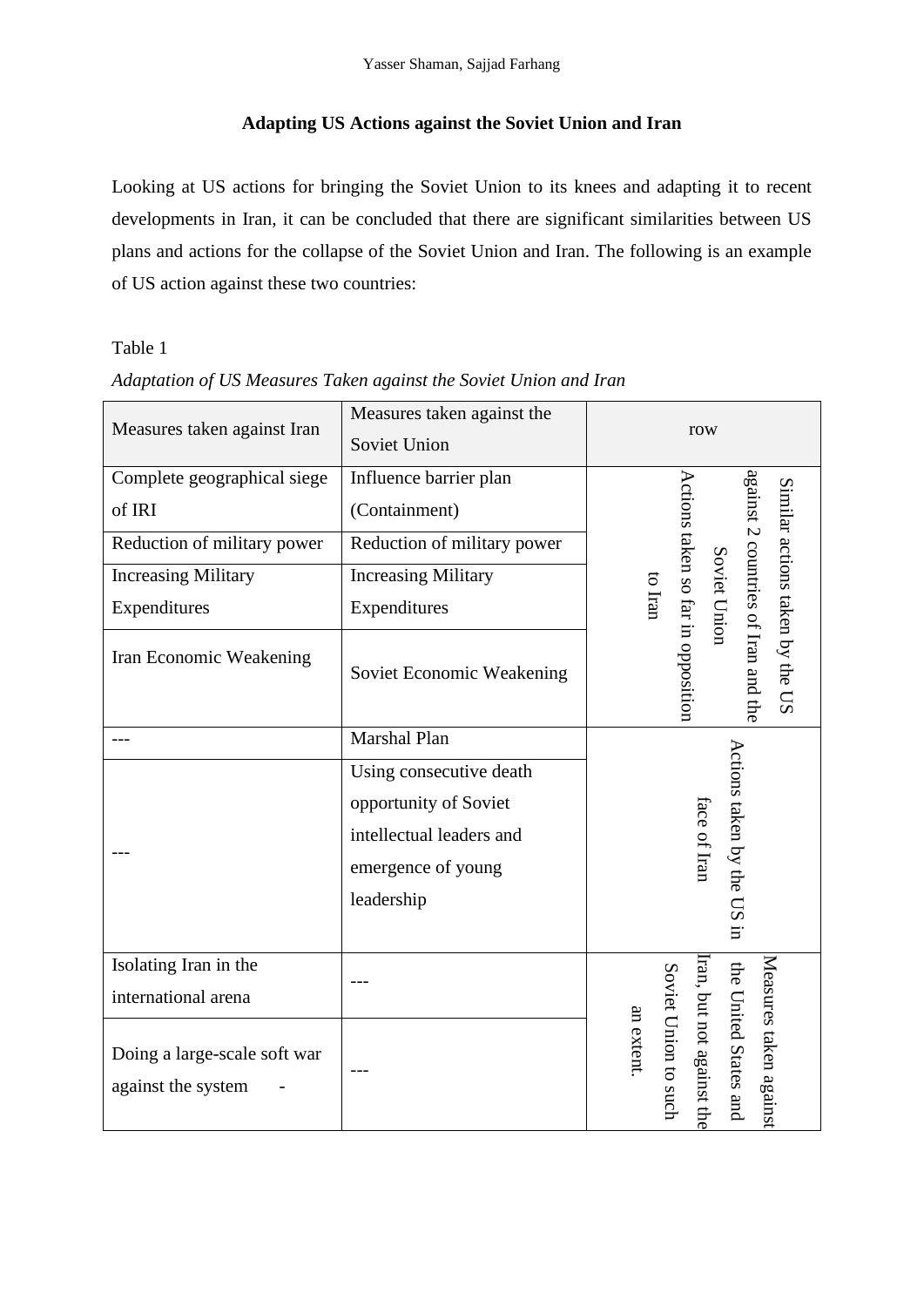### **Conclusion**

### **Study of Possible Scenarios**

According to Table 1, the following threats can be counted against the Islamic Republic of Iran:

1. Intensification of sanctions and economic pressures aimed at putting constraint on the people and creating confrontation between the people and officials due to such pressures. Measures such as US withdrawal from JCPOA (Joint Comprehensive Plan of Action), pressure on Iran to join FATF. Reducing oil prices, etc. can be considered as examples of these measures in this regard. The spread of coronavirus and its economic consequences will have a great impact on the implementation of economic pressure on Iran.

### **Possible Scenarios**

### • **Pessimistic Approach**

The biggest problem of the country is the passionate dependence of some officials on the first world countries. Therefore, pessimistic view involves the internal turmoil, the intervention of hostile countries in directing the riots and the people who, due to their dependence or that of their family on the world superpowers, are likely to join them and strike a blow at the country. These cases, when combined with other dimensions of civilian and military threats, can put the existence of the Islamic Republic at risk.

# **Possible Scenarios**

# • **Optimistic Approach**

People's experience during the last 4 decades has shown that they have a good understanding of the time situation of the Islamic Republic of Iran and in times of crisis sacrifice their demands and even their rights to national interests and independence of the country. So, there should not be too much worry in this regard because if the enemies could take effective action, they would have done so already. In consequence, because Iranian government has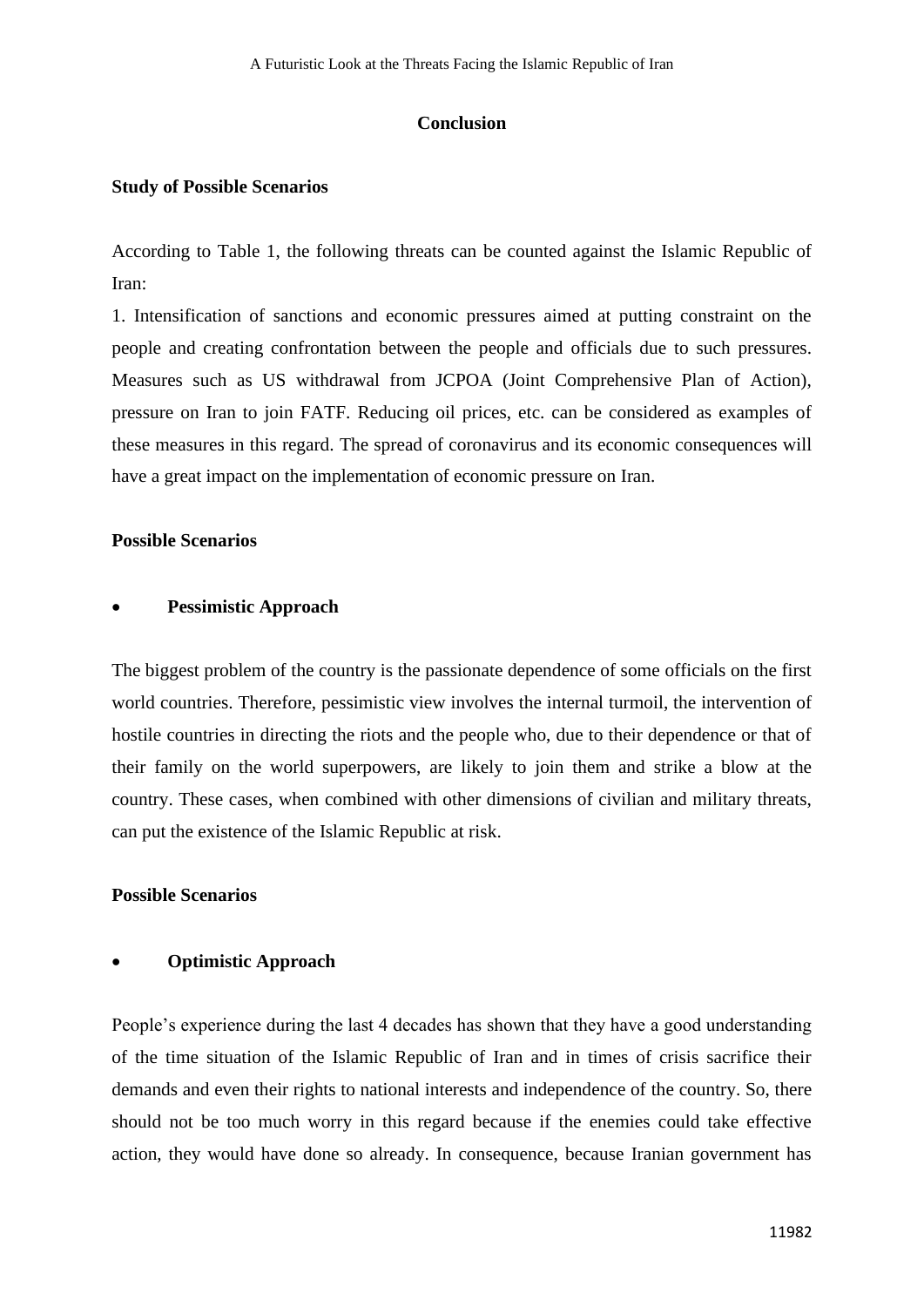not faced much security problems at the height of the economic crisis caused by Western sanctions, such a crisis also seems unlikely in near future.

2- Stimulating dissident groups and activating them with the purpose of creating military and internal security tensions in 7 regions of Azerbaijan, Kurdistan, Khuzestan, Sistan and Baluchestan, Khorasan, the north of the country (Turkmen) and the central part (with the intention of weakening the center and facilitating the disintegration of the country) according to Bernard Lewis Plan of Great Middle East.

# **Possible Scenarios**

# • **Pessimistic Approach**

Changes in the region, such as the war in Syria, the unrests in Iraq, Taliban's takeover of Afghanistan, etc. indicate the West's efforts to implement Bernard Lewis plan and as Iran's hostility to the US intensifies, we should expect stronger sabotage and separatist movements.

# • **Optimistic Approach**

Lewis plan belongs to the past few decades and has become virtually inefficient and inoperable since it failed to be implemented in recent years. Thus, though there are movements, it has nothing to do with Bernard Lewis plan. The West failed in independence of Kurdistan region which all its political, cultural, social and other conditions were met, so if it is determined to carry out disintegration, it cannot be done at the present time.

3- Death of revolution and system leaders (through bioterrorism or old age) and the enemies' use of its resulting crisis.

# **Possible Scenarios**

# • **Pessimistic Approach**

Just as in the former Soviet Union the death of regime leaders and the rise of young leaders changed the course of the movement and eventually destroyed the former Soviet Union, there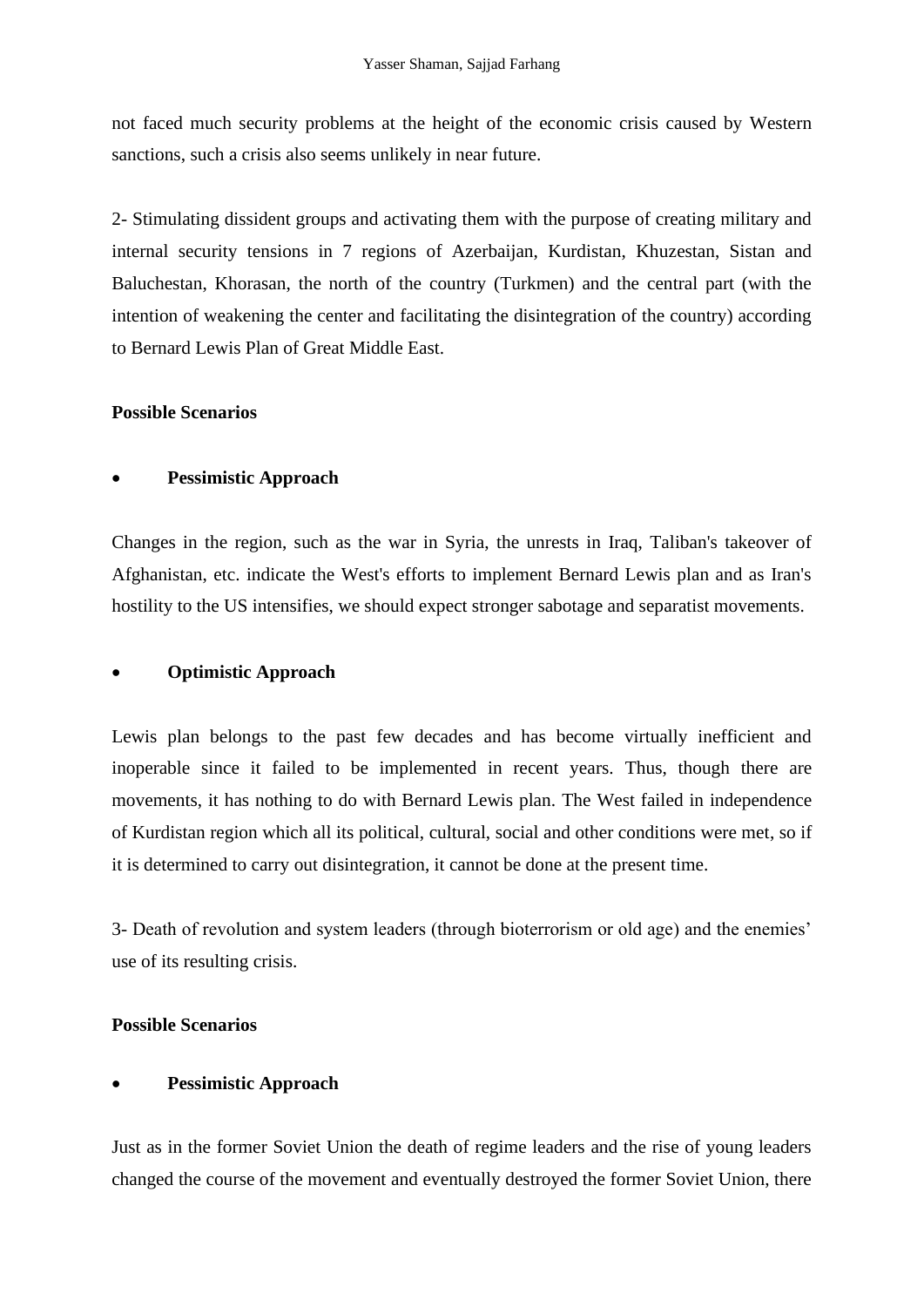is a threat that the death of the heads of regime ( particularly the Supreme Leader) will make a change in the course of the system so that this change in direction clears the way for the system to decline and finally collapse<sup>9</sup>.

# • **Optimistic Approach**

In order to prevent this raised problem, the Assembly of Experts for Leadership is working on it, those have certainly done thorough studies to select the right one to forbid the problem. Besides, this country has a historical experience regarding the death of Imam Khomeini, which was more sensitive and tense than the current period, but it was observed that the country was well governed and even the process of gaining power in IRI system progressed faster and stronger.

4- Raise on military spending and the resultant intensification of the country's economic and political crisis.

# **Possible Scenarios**

# • **Pessimistic Approach**

Continuation of the West's economic war with Iran, creation of public discontent among the people, the enemies maneuver on Iran's military expenditures abroad, economic pressure and the stress of the enemy's psychological warfare would intensify dissatisfaction and increase the likelihood of unrest.

# • **Optimistic Approach**

Iran's military acting overseas is one of the tools of power where the enemies, due to importance of this acting and Iran's influence, attempt to downplay and prevent Iran's international acting. Therefore, Iran's acting at the international level is a tool for Iran to gain

<sup>&</sup>lt;sup>9</sup> The author assumes that the three countries of Iran, Saudi Arabia and Oman are important in the region as the triangle of stability and acting and one of the world powers' ways to change the infrastructure in the region is to change regional leaders and bring new leaders in line with their plans. Considering the death of Sultan Qaboos, King of Oman, there is the fear of bioterrorism and operationalization of the proposed assumption.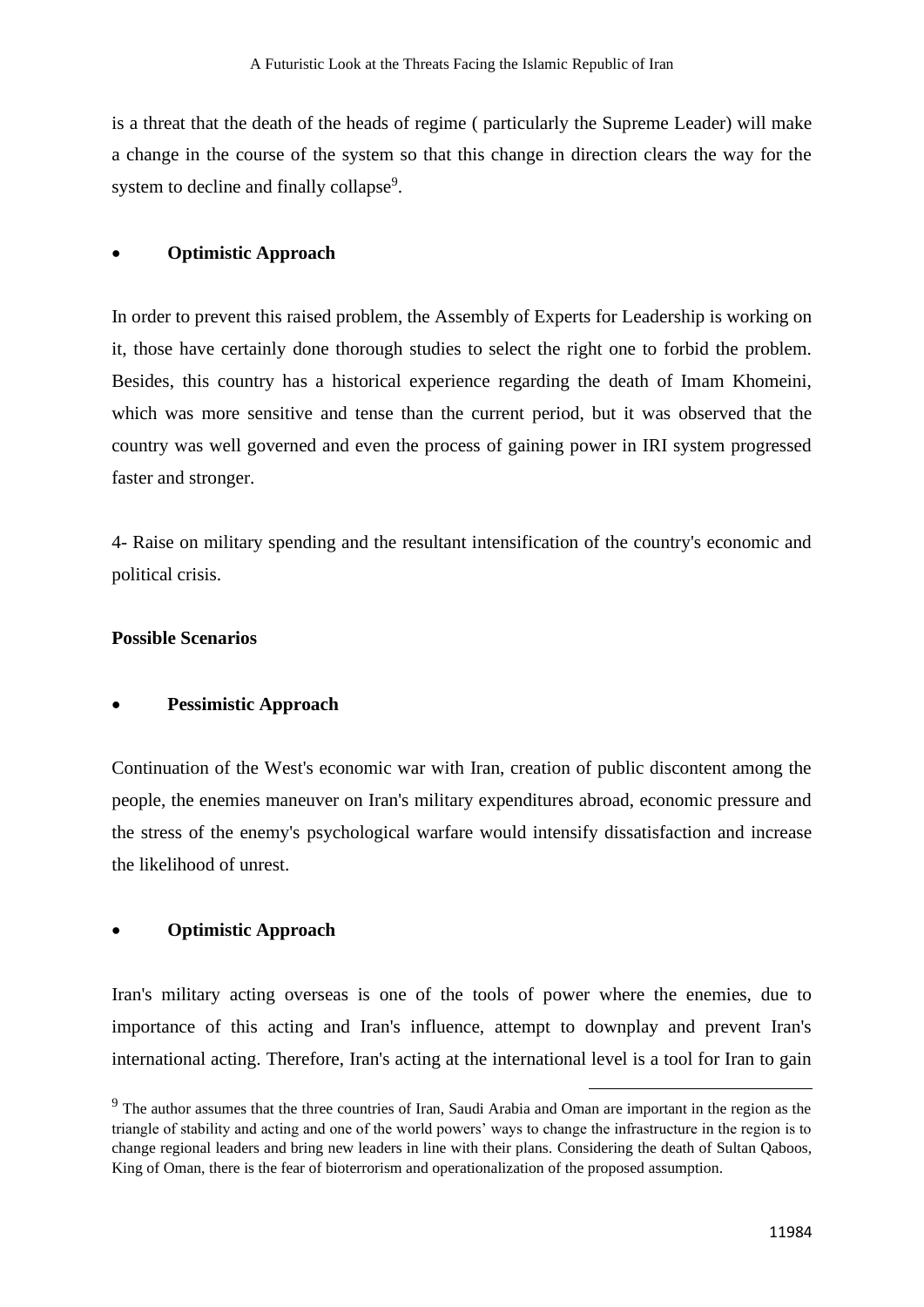power, and although doing this imposes costs on Iran, it will increase Iran's power and reduce the acting ability of its enemies in the long run.

5- Limited military strikes by regional adversaries and/or military groups such as ISIS (because of Iran's presence in the World War Zone).

# **Possible Scenarios**

# • **Pessimistic Approach**

The US and the West will launch military operations against Iran in three ways to put pressure on Iran and make it accompany them.

- 1- Activation of internal dissident groups
- 2- Using foreign dissident groups such as ISIS
- 3- Carrying out a limited military attack by a country's army

# • **Optimistic Approach**

Iran is a conflict place of Europe and the US on one hand and Russia and China on the other, so taking any military action against Iran would mean violating the interests of the other side, thus an attack on Iran would not only mean a conflict with Iran, but also a war with the other side. In other words, the experience the US and the Soviet Union had in Iran Azerbaijan which caused the start of the Cold War, so it is unlikely to do so due to bitter historical experience and fear of its consequences.

# • **Pessimistic Approach**

If each of the powers does not succeed in overcoming its rival in the economic, political, etc. arenas, taking military action to shape the structure of the region and/or change the game in its favor may be the worst solution.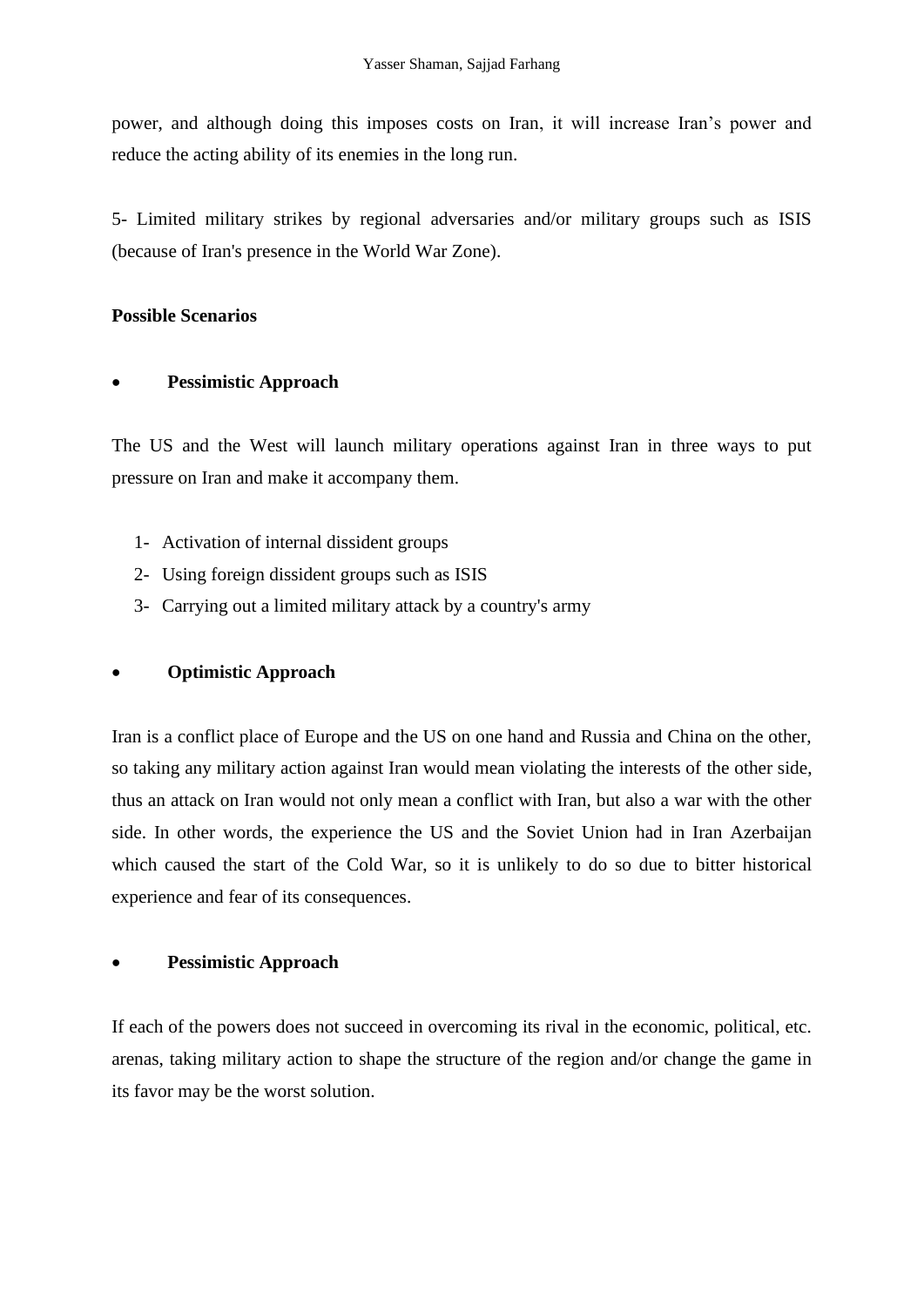### 6-Applying International Pressures

### **Possible Scenarios**

### • **Pessimistic Approach**

To achieve favorable result and to increase the pressure on Iran, the West will try to isolate Iran worldwide, and Iran could also be traded by the West and Russia.

### • **Optimistic Approach**

To protect their interests, countries supporting Iran all over the world (China and Russia) will stop applying irregular pressure on Iran, so international pressure will be exerted, but it will not go too far.

7-Using the above Methods as Combined (The Most Probable Option)

# **Possible Scenarios**

### • **Pessimistic Approach**

The worst possible case is the occurrence of all the above situations, that is, the spread of economic problems, the beginning of street riots, dissatisfaction of the armed forces as supporters of the system, occurrence of separatist armed actions, controlled attacks by foreign groups, limited aggression of a foreign country, application of international pressure, condemnation in the UN and coincidence of these currents with the death of heads of regime and the emergence of young leaders who lack enough experience and influence to manage the crisis, consequently the system will move towards decline.

# • **Optimistic Approach**

Considering 40 years of experience and leaving similar conditions behind in the onset of revolution and the imposed war and regarding the matured experience of officials in the system, if such crisis happens, it will be very likely for the system to manage the atmosphere.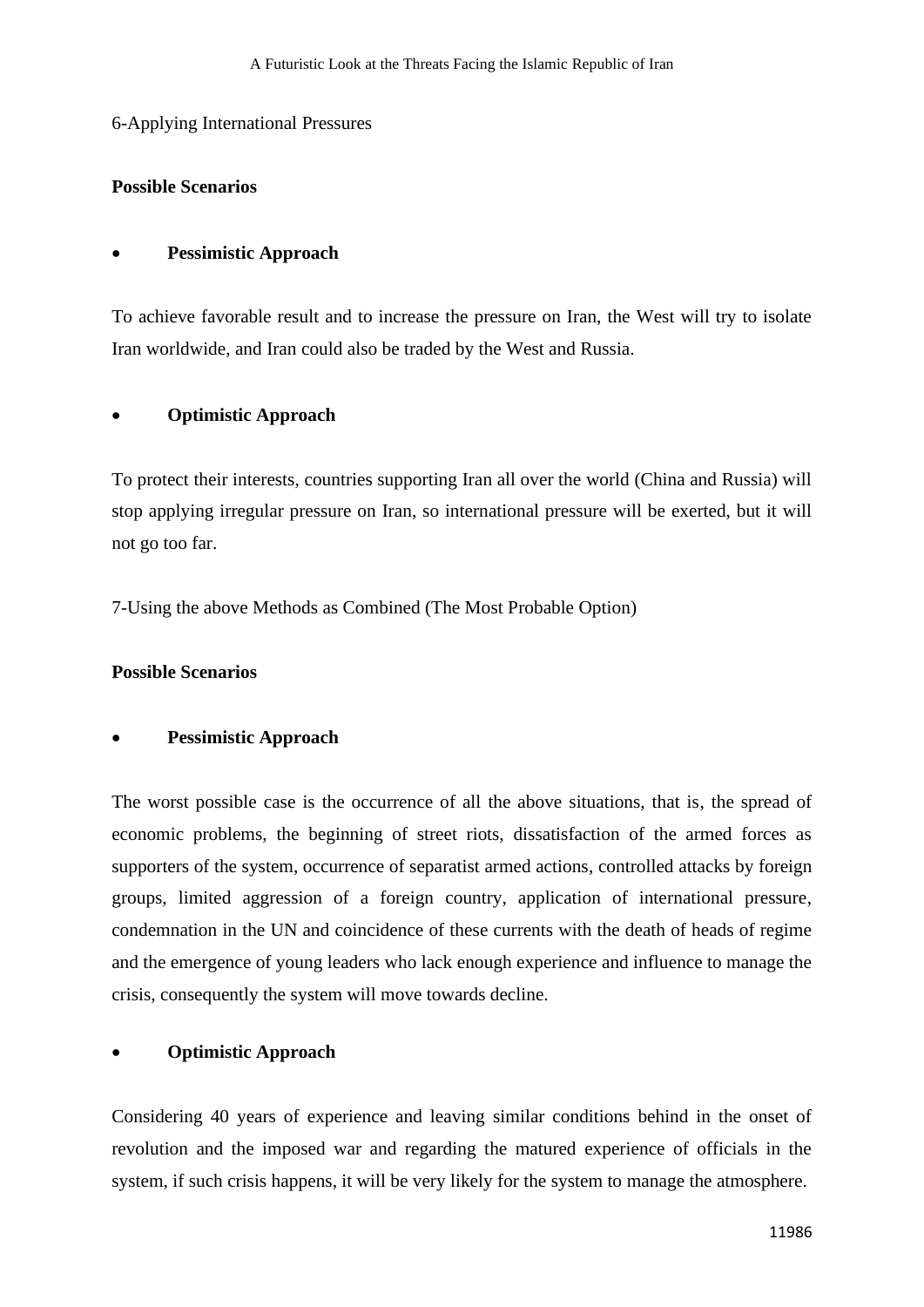### **References**

- Ojaghi, Ali. (2018). Indigenous model of futurism in Iran's army with a process approach, *Defense Futures Research Quarterly,* Volume 4, No. 12.
- Qarayaq Zandi, Davood. (2009). The Foreign Policy of the Second George W. Bush Administration Towards Iran: The Influence Barrier Policy (2004-2008), Tehran, *Quarterly Journal of Strategic Studies,* No.43.
- Pishgahifard, Zahra. (2007). *Culture of Political Geography, Tehran, Entekhab Publication.*
- Ezzati, Ezzatollah. (2009). *International Powers, handout, Tehran, Azad University of Science and Research.*
- Shamani, Yaser. (2015). *Russia Waking up from hibernation, Iran newspaper,* Issue 6100.
- Mily, Mohammad Reza; Bahmani, Mohammad Saeed. (2012). The New Cold War and Competition between World Powers in Cyberspace, *Quarterly Journal of International Studies* Volume 5, Issue 20, Tehran.
- Amir Ahmadian, Bahram. (2007). Islam and Muslims in the Russian Federation, *Quarterly Strategic Studies of the Islamic World,* No. 29, Tehran.
- Kolayee, Elahe; Nouri, Ali Reza. (2012). *Security Riddle in Future of Russia and the US bilateral arms control system, policy quartly,* volume 42, No.2, Tehran.
- Goodarzi, Massoud. (2012). *Nuclear deterrence and its impact on international peace and stability after the Cold War,* Master's Thesis, Islamic Azad University, Tehran.
- Jahan Tigh, Reza. (2016). *Explaining the historical beach in rapid changes internationally and the necessity of using it in the development of the country,* Master Thesis of Tehran University of Science and Research.
- Valadi, Fouad. (2016). *The position of the United Nations in the US Macro-Strategy since 2000 until now,* Thesis, Mofid University, Qom.
- Fazel, Reza. (2011). *Review of the International Court of Justice Advisory Opinion on the unilateral declaration of independence of Kosovo,* Free legal Research quarterly, No. 11, spring 2011.
- Abazari Foumashi, Morteza. (2012). *The position of Iran in the new strategy of the Russian Middle East from geopolitical perspective,* thesis, Azad Islamic University, Tehran.